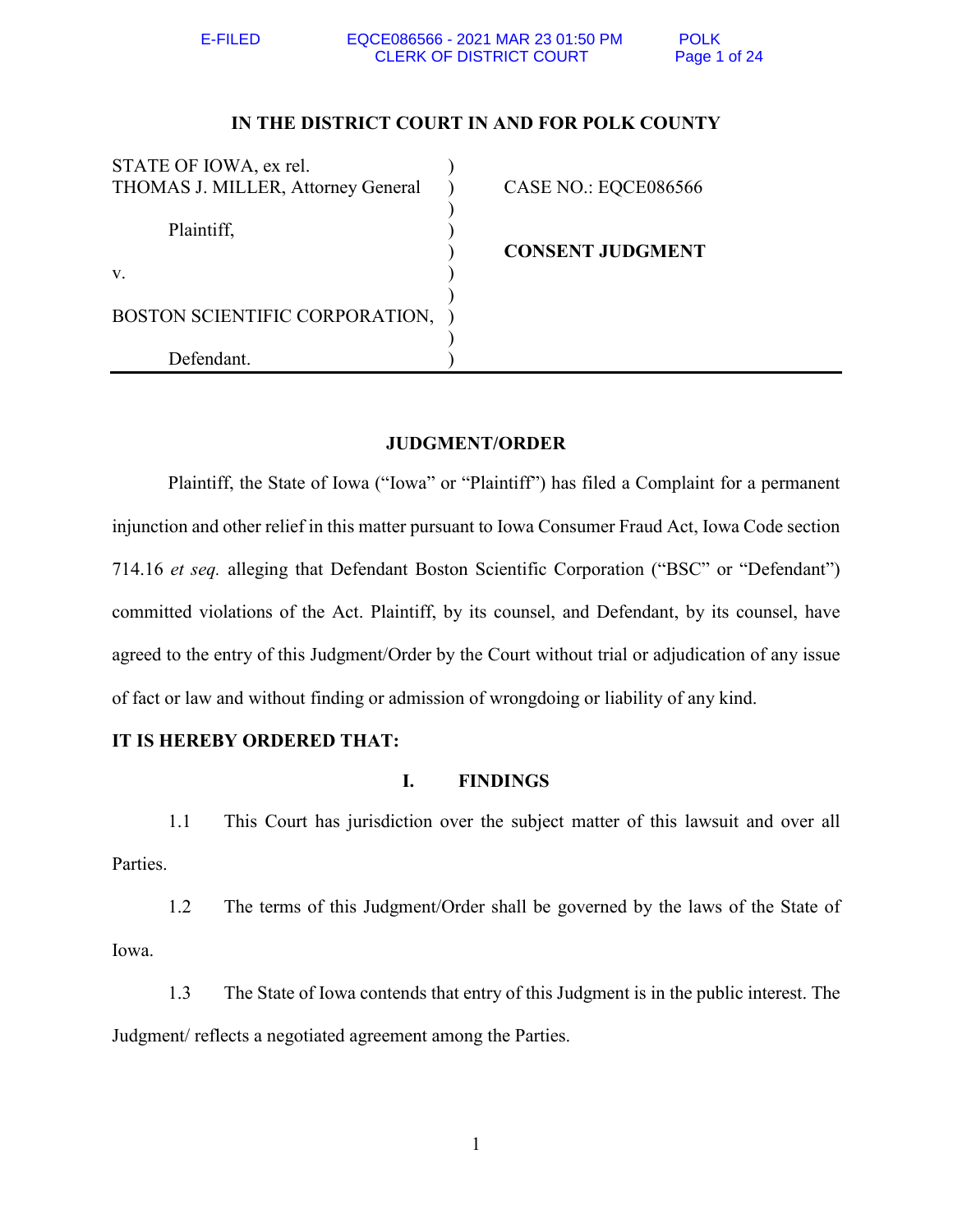### E-FILED EQCE086566 - 2021 MAR 23 01:50 PM POLK CLERK OF DISTRICT COURT Page 2 of 24

1.4 BSC is willing to enter into this Judgment/Order regarding the Covered Conduct to resolve the Attorney General's concerns under the State Consumer Protection Laws as to the matters addressed in this Judgment/Order and thereby avoid significant expense, inconvenience, and uncertainty.

1.5 The Parties have agreed to resolve the issues raised by the Covered Conduct by entering into this Judgment/Order.<sup>1</sup>

1.6 BSC is entering into this Judgment/Order solely for the purpose of settlement, and nothing contained herein may be taken as or construed to be an admission or concession of any violation of law, rule, or regulation, or of any other matter of fact or law, or of any liability or wrongdoing, all of which BSC expressly denies. BSC does not admit any violation of the State Consumer Protection Laws set forth in Footnote 4, and does not admit any wrongdoing that was or could have been alleged by any Attorney General before the date of the Judgment/Order under those laws. No part of this Judgment/Order, including its statements and commitments, shall constitute evidence of any liability, fault, or wrongdoing by BSC. This document and its contents are not intended for use by any third party for any purpose, including submission to any court for any purpose. This Judgment/Order shall not be construed or used as a waiver or limitation of any defense otherwise available to BSC in any other action, or of BSC's right to defend itself from, or make any arguments in, any private individual or class action claims or suits, or any other governmental or regulatory investigations or suits, relating to the subject matter or terms of this Judgment/Order. This Judgment/Order is made without trial or adjudication of any issue of fact or law or finding of liability of any kind. Notwithstanding the foregoing, a State may file an action to enforce the terms of this Judgment/Order.

 $\overline{a}$ 

<sup>&</sup>lt;sup>1</sup> This agreement is entered into pursuant to and subject to the State Consumer Protection laws cited in Footnote 4.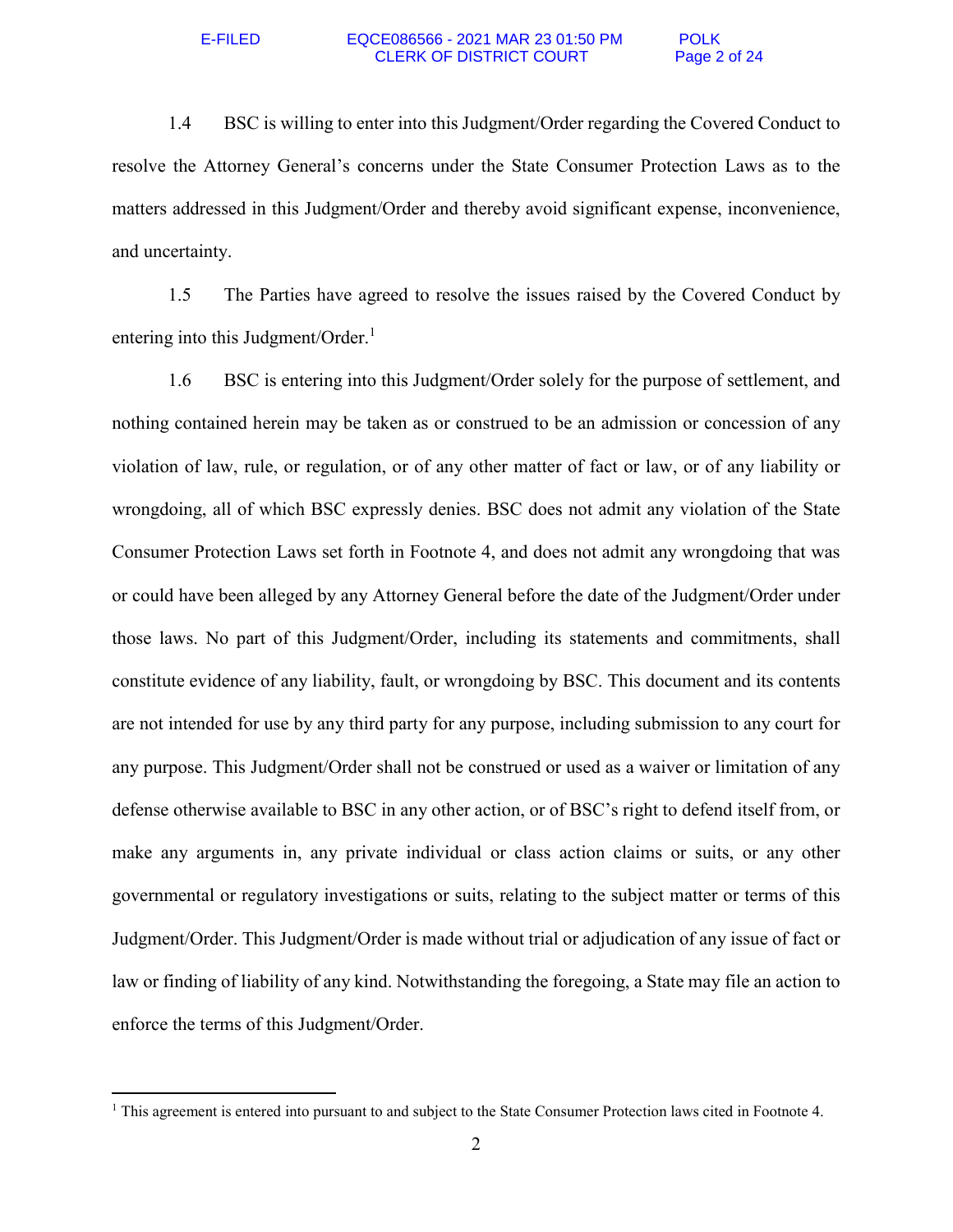1.7 It is the intent of the Parties that this Judgment/Order not be admissible in other cases or binding on BSC in any respect other than in connection with the enforcement of this Judgment/Order.

1.8 No part of this Judgment/Order shall create a private cause of action or confer any right to any third party for violation of any federal or state statute, except that a State may file an action to enforce the terms of this Judgment/Order.

1.9 This Judgment/Order (or any portion thereof) shall in no way be construed to prohibit BSC from making representations with respect to any of BSC's products in Labeling that are required under Federal law, regulations, and policies or guidance having the force of law.

- 1.10 Nothing in this Judgment/Order shall require BSC to:
- (a) take any action that is prohibited by the Federal Food, Drug and Cosmetic Act, 21 U.S.C. § 301 *et seq*. ("FDCA") or any regulation promulgated thereunder or by the FDA; or
- (b) fail to take any action that is required by the FDA, or by the FDCA or any regulation promulgated thereunder.

## **II. DEFINITIONS**

The following definitions shall be used in construing the Judgment/Order:

2.1 "Covered Conduct" means BSC's marketing and promotional practices and dissemination of information to Health Care Providers (HCPs) or consumers regarding BSC Surgical Mesh products through the Effective Date of the Judgment/Order.

2.2 "Effective Date" means the date on which a copy of the Judgment/Order, duly executed by BSC and by the Signatory Attorney General, is approved by, and becomes a Judgment/Order of the Court.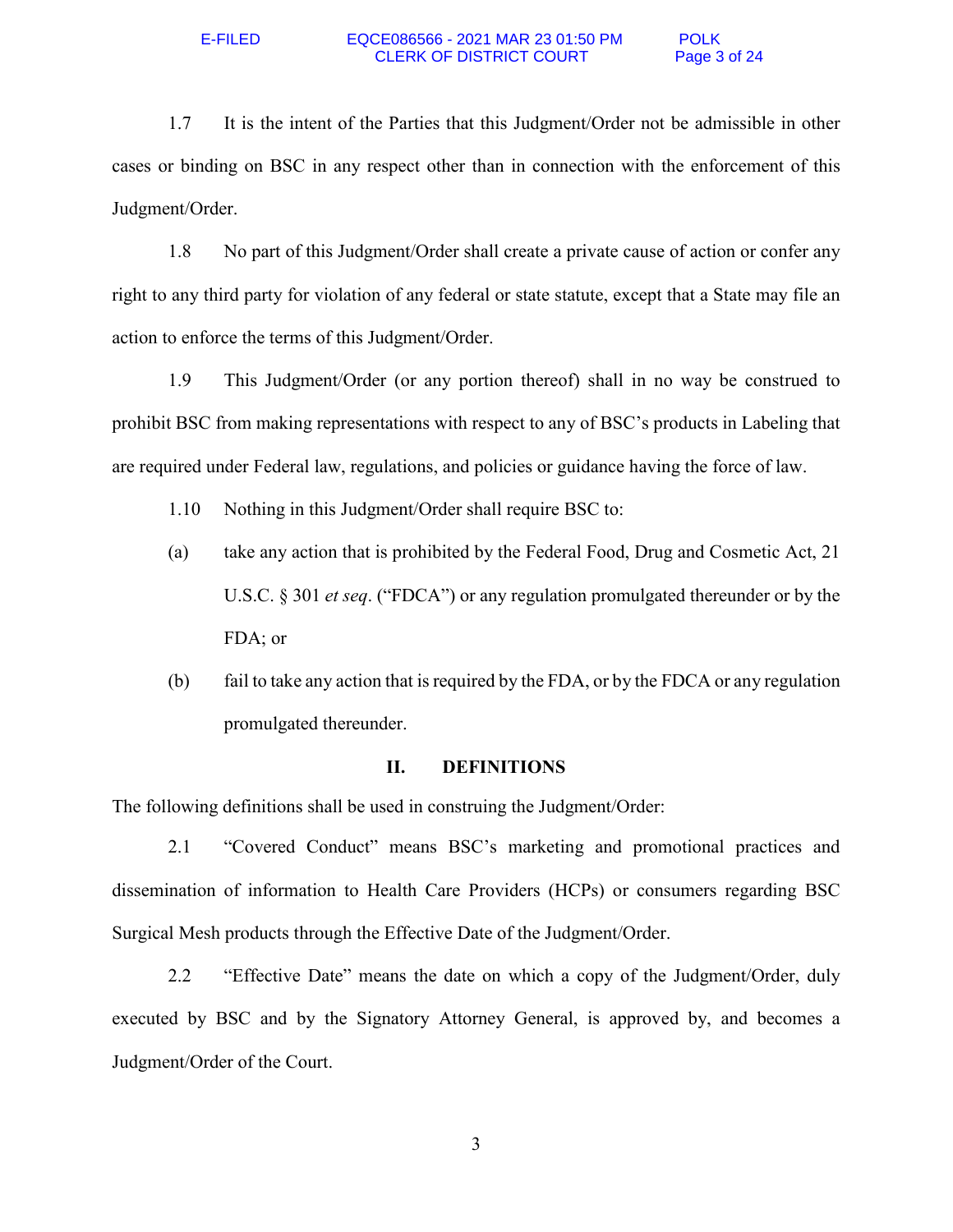2.3 "Health Care Provider" or "HCP" means any physician who in the course of his or her practice may prescribe or implant BSC Surgical Mesh.

2.4 "BSC" or "Defendant" means Boston Scientific Corporation, and all of its officers, directors, employees, representatives, agents, affiliates, parents, subsidiaries, operating companies, assigns, and successors.

2.5 "Labeling" as used in this Judgment/Order shall carry the same definition as that contained in the Federal FDCA, specifically "all labels and other written, printed, or graphic matter (1) upon any article or any of its containers or wrappers, or (2) accompanying such article" and as interpreted by the courts and through FDA policy and guidance to encompass, among other things, "posters, tags, pamphlets, circulars, booklets, brochures, instruction books, [and] direction sheets."

2.6 "Marketing Materials" means any written or electronic material, or written or verbal statements either publicly disseminated or made by or on behalf of BSC for the purpose of public dissemination to induce a sale or purchase in the United States in the course of marketing, promoting, or informing Health Care Providers, nurses, physician's assistants, other medical professionals, and consumers about BSC Surgical Mesh, including: Directions for Use (DFUs), pamphlets, brochures, Frequently Asked Questions (FAQs), sales representative training materials containing material or statements intended to be publicly disseminated, HCP training materials, communications with HCPs, presentations (including poster presentations and abstract presentations), seminars, videos, advertisements in any form of media, and websites hosted or controlled by BSC.

2.7 "Multistate Executive Committee" means the Attorneys General and their staffs representing California, Florida, Indiana, Maryland, Ohio, South Carolina, Texas, and Washington.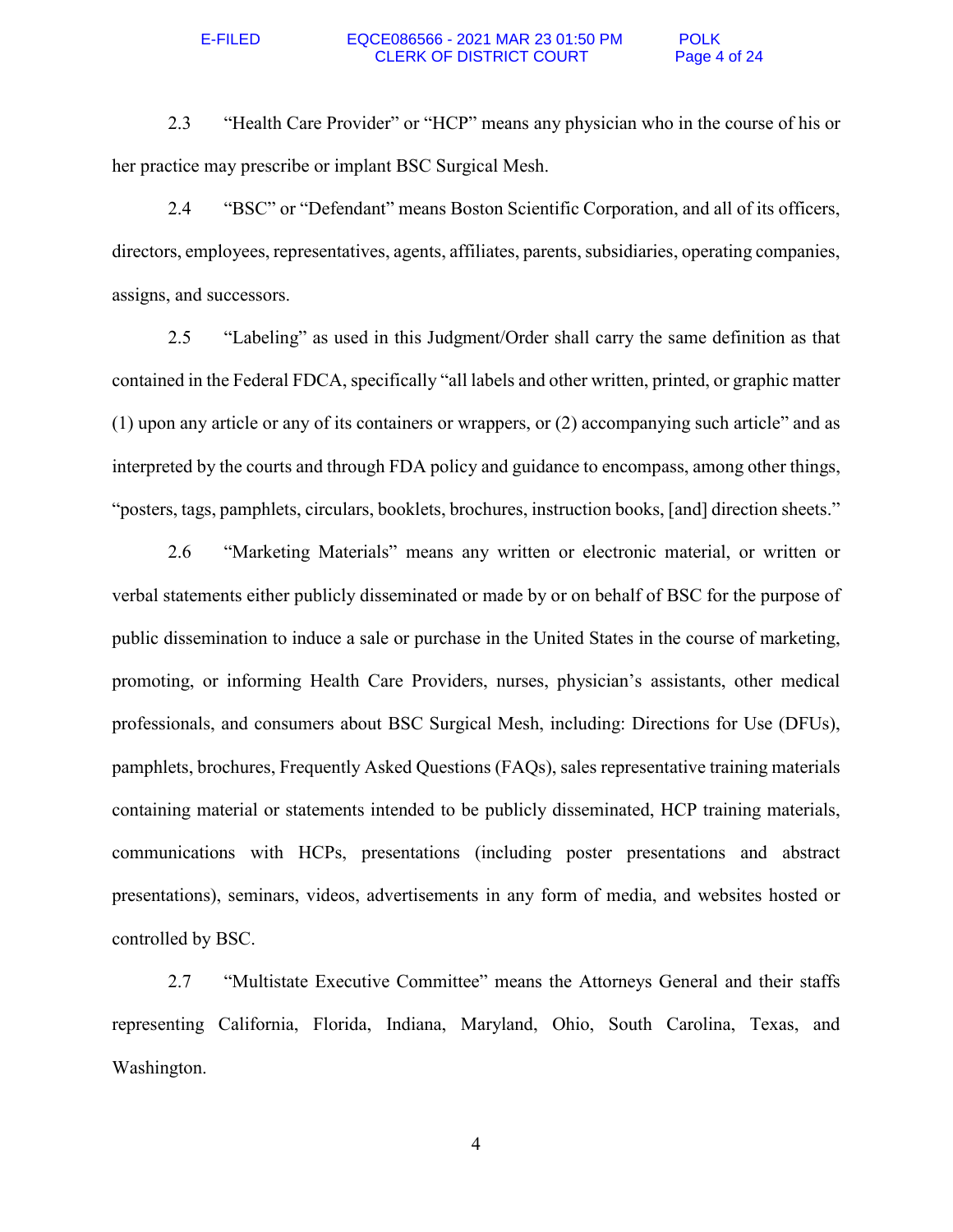### E-FILED EQCE086566 - 2021 MAR 23 01:50 PM POLK CLERK OF DISTRICT COURT Page 5 of 24

2.8 "Multistate Working Group" means the Attorneys General and their staffs representing Alabama, Alaska, Arizona, Arkansas, California, Colorado, Connecticut, Delaware, District of Columbia, Florida, Georgia, Hawaii<sup>2</sup>, Idaho, Illinois, Indiana, Iowa, Kansas, Kentucky, Louisiana, Maine, Maryland, Massachusetts, Michigan, Minnesota, Mississippi, Missouri, Montana, Nebraska, Nevada, New Hampshire, New Jersey, New Mexico, New York, North Carolina, North Dakota, Ohio, Oklahoma, Pennsylvania, Rhode Island, South Carolina, South Dakota, Tennessee, Texas, Utah<sup>3</sup>, Vermont, Virginia, Washington, and Wisconsin.

2.9 "Parties" means BSC as defined in Section 2.4 and the Signatory Attorney General.

2.10 "Significant Complications" means complications of BSC Surgical Mesh, including complications discovered subsequent to the Effective Date, which:

- a. are required to be included in product labeling or advertisements pursuant to FDA regulations;
- b. can result in a "serious injury" as defined by 21 CFR § 803.3; or
- c. include the following complications, which may be ongoing:
	- i. Pain (pelvic, vaginal, groin/thigh, dyspareunia) (acute or chronic);
	- ii. Foreign body reaction (acute or chronic);
	- iii. Erosion into organs; exposure/extrusion into vagina;
	- iv. Dyspareunia;

-

v. Scarring/scar contracture

<sup>&</sup>lt;sup>2</sup> Hawaii is being represented in this matter by its Office of Consumer Protection, an agency which is not part of the state Attorney General's Office, but which is statutorily authorized to undertake consumer protection functions, including legal representation of the State of Hawaii. For simplicity, the entire group will be referred to as the "Attorneys General," and such designation, as it includes Hawaii, refers to the Executive Director of the State of Hawaii Office of Consumer Protection.

<sup>&</sup>lt;sup>3</sup> With regard to Utah, the Utah Division of Consumer Protection is charged with administering and enforcing the Consumer Sales Practices Act, the statute relevant to this Judgment/Order. References to the "States," "Parties," or "Attorneys General," with respect to Utah, refers to the Utah Division of Consumer Protection.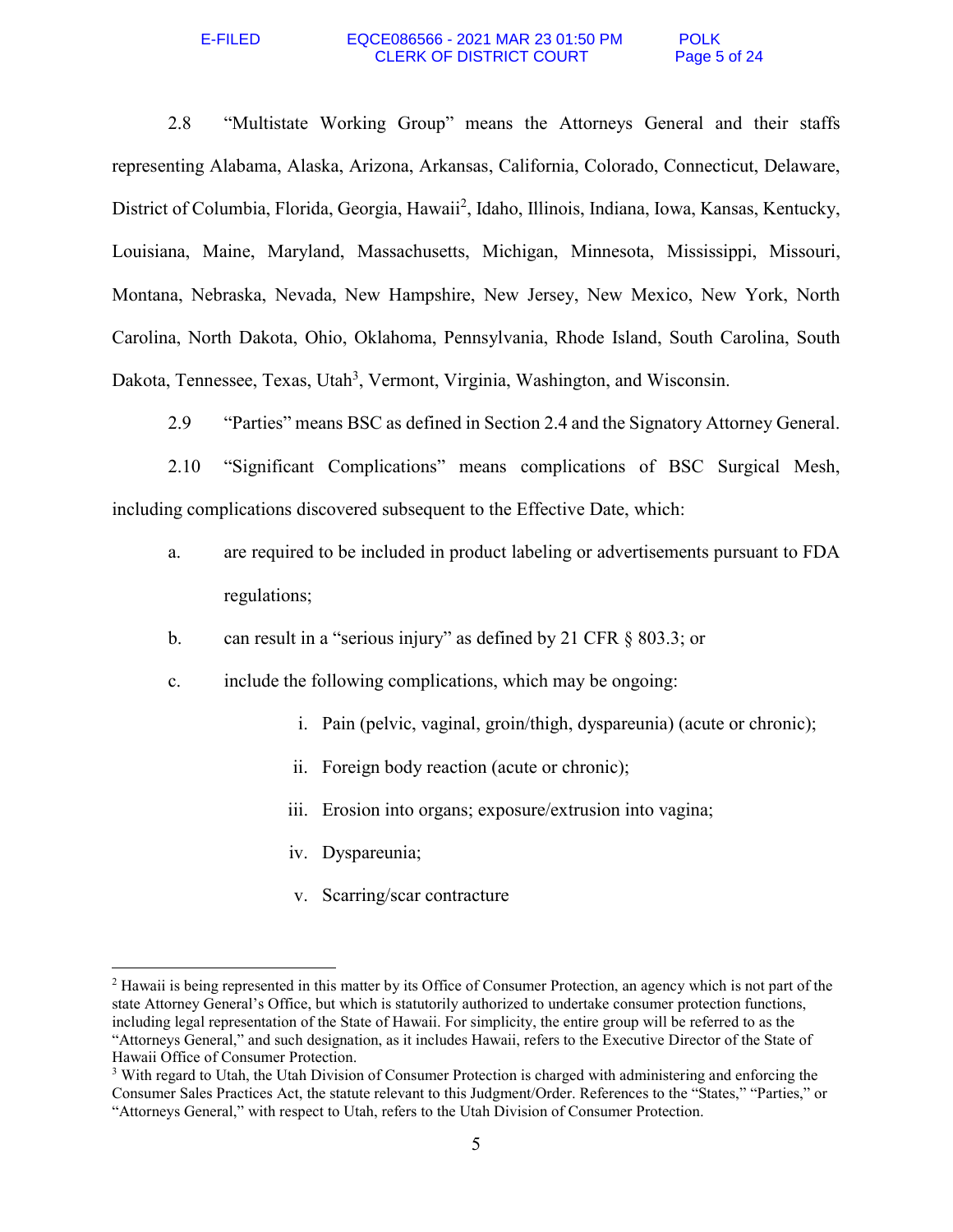- vi. Mesh contracture;
- vii. Tissue contracture;
- viii. Fistula formation (acute or chronic);
- ix. Inflammation (acute or chronic);
- x.Vaginal shortening or stenosis, which may result in dyspareunia and/or sexual dysfunction;
- xi. Pain with intercourse that may not resolve;
- xii. Exposed mesh may cause pain or discomfort to the patient's partner during intercourse;
- xiii. Infection;
- xiv. Sexual dysfunction; including the inability to have intercourse;
- xv. De novo detrusor instability;
- xvi. Voiding dysfunction (incontinence, temporary or permanent lower urinary tract obstruction, difficulty urinating, pain with urination, overactive bladder);
- xvii. Bruising, bleeding (vaginal, hematoma formation);

xviii. Abscess;

- xix. Dehiscence of vaginal incision;
- xx. Perforation or laceration of vessels, nerves, bladder, urethra, or bowel may occur during placement; and
- xxi. Failure to resolve a patient's stress urinary incontinence

In addition, because BSC Surgical Mesh is a permanent implant, Significant Complications must acknowledge that: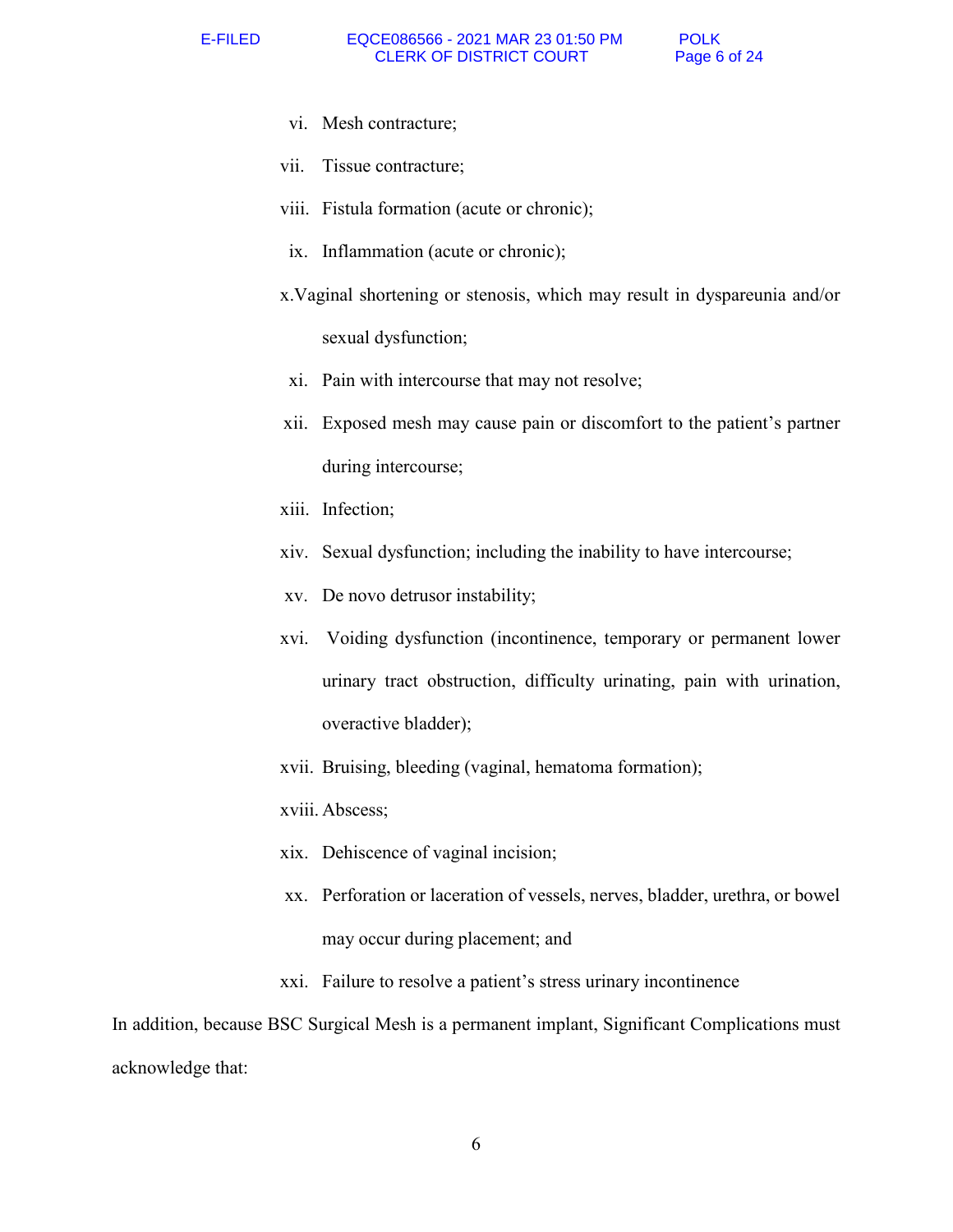$\overline{a}$ 

- i. The occurrence of one or more of these complications may require treatment or surgical intervention. In some instances, the complication may persist as a permanent condition after the surgical intervention or other treatment;
- ii. Removal of mesh or correction of mesh-related complications may involve multiple surgeries;
- iii. Complete removal of mesh may not be possible and additional surgeries may not always fully correct the complications.

2.11 "Inherent Mesh Complications" shall include significant complications associated with the use of the mesh material that may not be eliminated with surgical technique (as opposed to non-mesh surgery).

2.12 "Signatory Attorney General" means the Attorney General of Iowa, or his/her authorized designee, who has agreed to this Judgment/Order.

2.13 "Sponsor" is the organization or person who initiates a study and who has authority and control over a study relating to BSC Surgical Mesh.

2.14 "Support" shall mean financial or product support, or as otherwise defined as support in a contractual agreement with an HCP or consultant relating to BSC Surgical Mesh.

2.15 "State Consumer Protection Laws" means the consumer protection laws cited in Footnote 4 under which the Attorneys General have conducted the investigation.<sup>4</sup>

<sup>4</sup> ALABAMA – Alabama Deceptive Trade Practices Act § 8-19-1 et seq. (2002); ALASKA – Alaska Unfair Trade Practices and Consumer Protection Act AS 45.50.471 – 45.50.561; ARIZONA - Consumer Fraud Act, A.R.S. §44- 1521 et seq.; ARKANSAS – Arkansas Deceptive Trade Practices Act, Ark. Code Ann. § 4-88-101, et seq.; CALIFORNIA – Bus. & Prof Code §§ 17200 et seq. and 17500 et seq.; COLORADO – Colorado Consumer Protection Act, Colo. Rev. Stat. § 6-1-101 et seq.; CONNECTICUT – Connecticut Unfair Trade Practices Act, Conn. Gen Stat. §§ 42-110a through 42-110q; DELAWARE – Delaware Consumer Fraud Act, Del. CODE ANN. tit. 6, §§ 2511 to 2527; DISTRICT OF COLUMBIA, District of Columbia Consumer Protection Procedures Act, D.C. Code §§ 28-3901 et seq.; FLORIDA – Florida Deceptive and Unfair Trade Practices Act, Part II, Chapter 501, Florida Statutes, 501.201 et. seq.; GEORGIA - Fair Business Practices Act, O.C.G.A. Sections 10-1-390 et seq.; HAWAII – Uniform Deceptive Trade Practice Act, Haw. Rev. Stat. Chpt. 481A and Haw. Rev. Stat. Chpt. 480; IDAHO – Idaho Consumer Protection Act, Idaho Code § 48-601 et seq.; ILLINOIS – Consumer Fraud and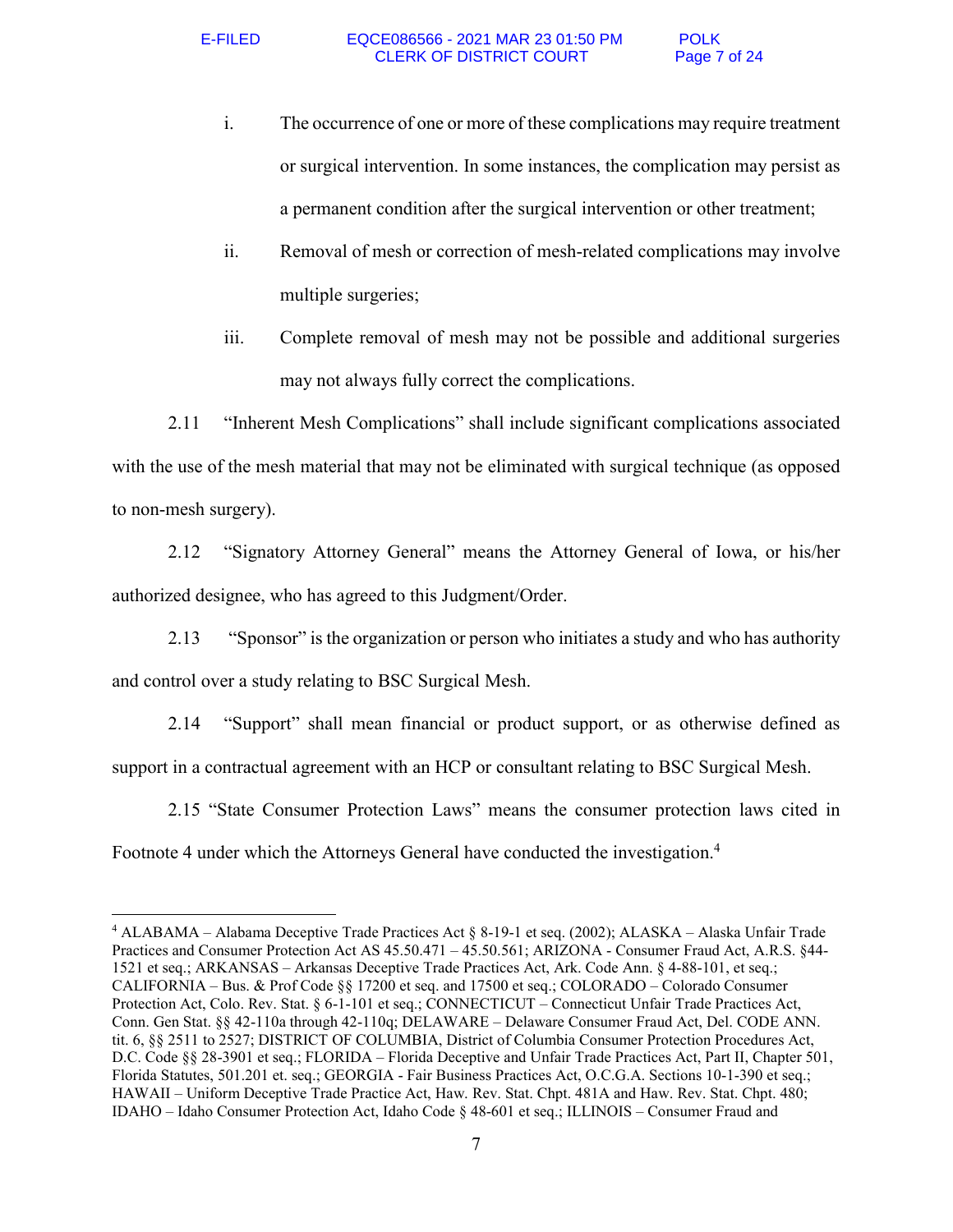### E-FILED EQCE086566 - 2021 MAR 23 01:50 PM POLK CLERK OF DISTRICT COURT Page 8 of 24

2.16 "BSC Surgical Mesh" means any medical device (as the term "device" is defined in 21 U.S.C. § 321(h)) that contains synthetic polypropylene mesh intended to be implanted in the pelvic floor to treat stress urinary incontinence (SUI) and/or pelvic organ prolapse (POP) manufactured and sold by BSC in the United States.

2.17 "Valid Scientific Evidence" means evidence from well-controlled investigations, partially controlled studies, studies and objective trials without matched controls, welldocumented case histories conducted by qualified experts, and reports of significant human experience with a marketed device, from which it can fairly and responsibly be concluded by qualified experts that there is reasonable assurance of the safety and effectiveness of a device under its conditions of use.

 $\overline{a}$ Deceptive Business Practices Act, 815 ILCS 505/2 et seq.; INDIANA – Deceptive Consumer Sales Act, Ind. Code §§ 24-5-0.5-0.1 to 24-5-0.5-12; IOWA - Iowa Consumer Fraud Act, Iowa Code Section 714.16; KANSAS - Kansas Consumer Protection Act, K.S.A. 50-623 et seq.; KENTUCKY – Kentucky Consumer Protection Act, KRS Ch. 367.110, et seq.; LOUISIANA – Unfair Trade-Practices and Consumer Protection Law, LSA-R.S. 51:1401, et seq.; MAINE – Unfair Trade Practices Act, 5 M.R.S.A. § 207 et seq.; MARYLAND - Maryland Consumer Protection Act, Md. Code Ann., Com. Law §§ 13-101 et seq.; MASSACHUSETTS – Mass. Gen. Laws c. 93A, §§ 2 and 4; MICHIGAN – Michigan Consumer Protection Act, MCL § 445.901 et seq.; MINNESOTA – Minn. Stat. §§325D.44, 325F.69; MISSISSIPPI - Mississippi Consumer Protection Act, Miss. Code Ann.§ 75-24-1, et seq.; MISSOURI – Missouri Merchandising Practices Act, Mo. Rev. Stat. §§ 407.010 et seq.; MONTANA – Montana Consumer Protection Act §§ 30-14-101 et seq.; NEBRASKA – Consumer Protection Act, Neb. Rev. Stat. §§ 59- 1601 et seq. and Uniform Deceptive Trade Practices Act, Neb. Rev. Stat. §§ 87¬301 et seq.; NEVADA – Deceptive Trade Practices Act, Nevada Revised Statutes 598.0903 et seq.; NEW HAMPSHIRE – NH RSA §358-A et seq; NEW JERSEY – New Jersey Consumer Fraud Act, NJSA 56:8-1 et seq.; NEW MEXICO – NMSA 1978, § 57-12-1 et seq.; NEW YORK – General Business Law Art. 22-A, §§ 349-50, and Executive Law § 63(12); NORTH CAROLINA – North Carolina Unfair and Deceptive Trade Practices Act, N.C.G.S. 75-1.1, et seq.; NORTH DAKOTA – Unlawful Sales or Advertising Practices, N.D. Cent. Code § 51-15-02 et seq.; OHIO – Ohio Consumer Sales Practices Act, R.C. 1345.01, et seq.; OKLAHOMA – Oklahoma Consumer Protection Act 15 O.S. §§ 751 et seq.; PENNSYLVANIA – Pennsylvania Unfair Trade Practices and Consumer Protection Law, 73 P.S. 201-1 et seq.; RHODE ISLAND – Deceptive Trade Practices Act, Rhode Island Gen. Laws § 6-13.1-1, et seq.; SOUTH CAROLINA – South Carolina Unfair Trade Practices Act, S.C. Code Ann. § 39-5-10 et seq.; SOUTH DAKOTA – South Dakota Deceptive Trade Practices and Consumer Protection, SDCL ch. 37-24; TENNESSEE – Tennessee Consumer Protection Act, Tenn. Code Ann. 47-18-101 et seq.; TEXAS – Texas Deceptive Trade Practices-Consumer Protection Act, Tex. Bus. And Com. Code 17.41, et seq.; UTAH - Consumer Sales Practices Act, Utah Code Ann. §§ 13-11-1 et seq.; VERMONT – Vermont Consumer Protection Act, 9 V.S.A. § 2451, et seq.; VIRGINIA-Virginia Consumer Protection Act, Va Code Ann. §59.1-196 et seq.; WASHINGTON – Unfair Business Practices/Consumer Protection Act, RCW §§ 19.86 et seq.; and WISCONSIN – Wis. Stat. § 100.18 (Fraudulent Representations). Wash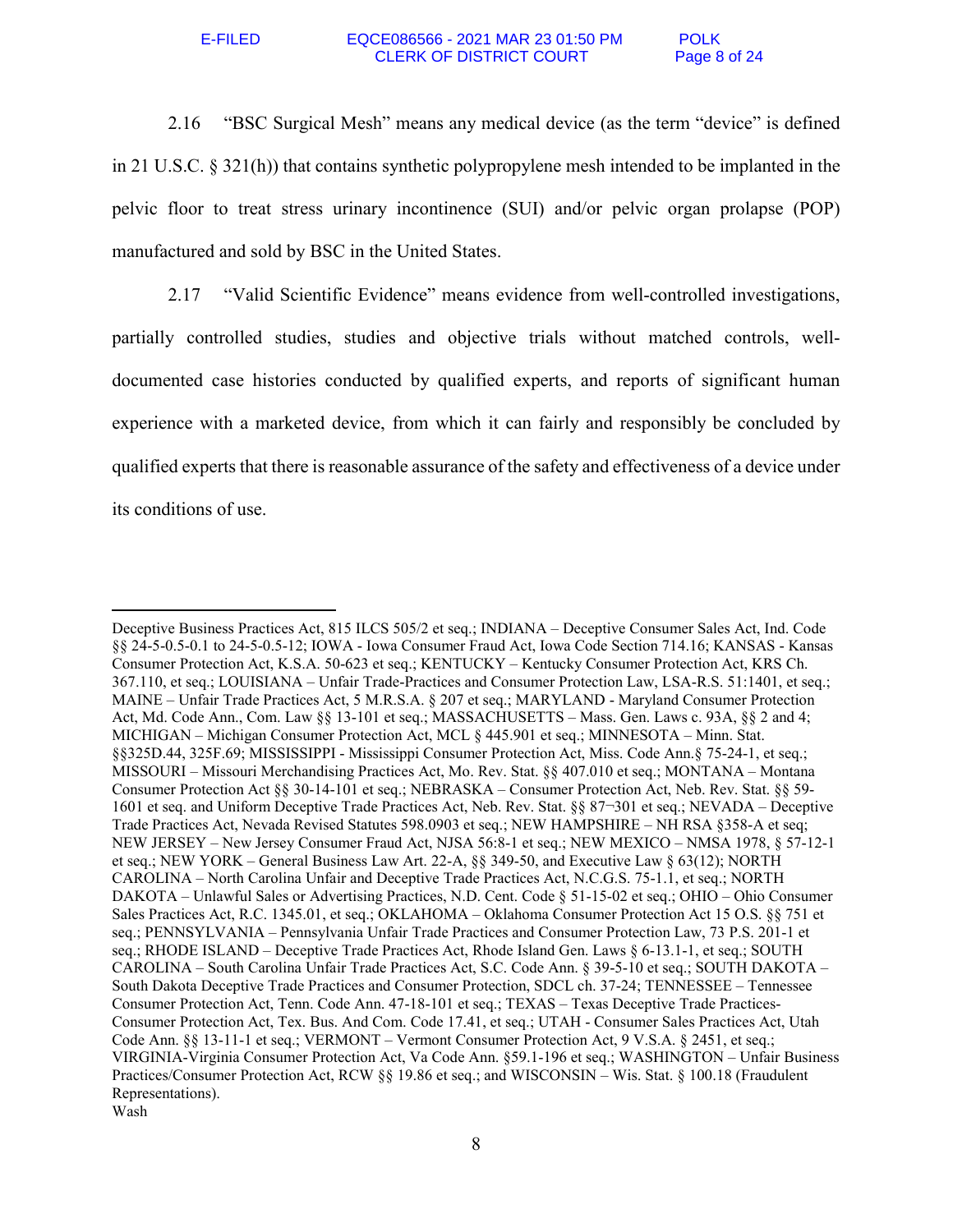2.18 Any reference to a "written document" means a physical paper copy of the document, electronic version of the document, or electronic access to such document.

# **III. COMPLIANCE PROVISIONS**

# **A. General Provisions**

3.1 Sections 3.3 through 3.26 shall be effective for six years following the effective date of this Judgment/Order. Section 3.2 is not time restricted.

3.2 BSC shall not violate the Iowa Consumer Fraud Act, Iowa Code § 714.16, in Marketing Materials or when promoting BSC Surgical Mesh.

## **B. Marketing and Promotional Activities**

3.3 BSC shall include all Significant Complications and all Inherent Mesh Complications in its Marketing Materials either by including a list of such complications or a reference to the applicable DFU if the inclusion of a list is not reasonably practicable given the length of the Marketing Material and the media used, such as in reminder ads. Provided however that in all instances where the Marketing Material purports to address the subject of complications, BSC shall include all Significant Complications and all Inherent Mesh Complications. Additionally, in all Marketing Materials that are intended to reach consumers other than or in addition to HCPs and that address the subject of complications, BSC shall include descriptions of the Significant Complications and Inherent Mesh Complications in terms reasonably understandable to a consumer.

3.4 BSC shall not, in any Marketing Materials, state or in any way represent that any Inherent Mesh Complications are a risk common to any pelvic floor or other surgery not involving the use of surgical mesh or other graft material.

3.5 BSC shall not, in any Marketing Materials, state or in any way represent that Inherent Mesh Complications can be eliminated with surgical experience or technique alone.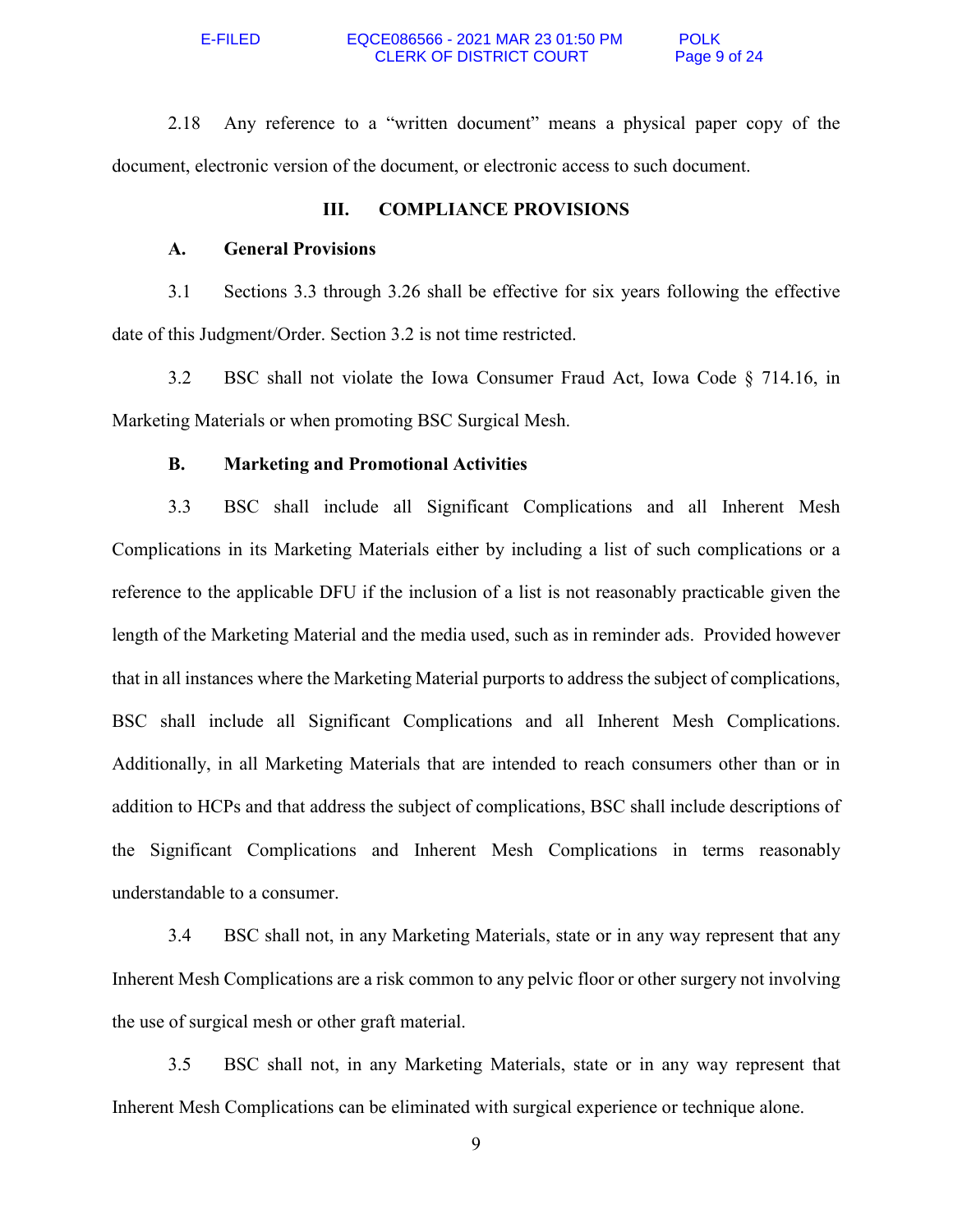### E-FILED EQCE086566 - 2021 MAR 23 01:50 PM POLK<br>CLERK OF DISTRICT COURT Page 10 of 24 **CLERK OF DISTRICT COURT**

3.6 BSC shall not, in any Marketing Materials, state or in any way represent that BSC Surgical Mesh does not cause a foreign body reaction, including a chronic foreign body reaction.

3.7 BSC shall not, in any Marketing Materials, state or in any way represent that BSC Surgical Mesh remains soft, supple, or pliable, or that it continues to have bi-directional elasticity after the BSC Surgical Mesh is implanted inside the body.

3.8 BSC shall not, in any Marketing Materials, state or in any way represent that BSC Surgical Mesh does not potentiate infection or does not increase the likelihood of infection.

3.9 BSC shall not, in any Marketing Materials, state or in any way represent that BSC Surgical Mesh is superior to traditional repair unless such representations and claims are supported by Valid Scientific Evidence.

3.10 BSC shall not represent that BSC Surgical Mesh is "FDA approved" or that it has undergone the FDA's pre-market approval process, including the requirement for clinical trials, unless such is the case.

3.11 In any training provided by or on behalf of BSC to any HCPs regarding proper procedures for insertion and implantation of BSC Surgical Mesh, BSC shall ensure that such training informs the HCP about Significant Complications and Inherent Mesh Complications.

3.12 BSC shall not, in any Marketing Materials, misrepresent the complexity of BSC Surgical Mesh implantation procedure or the level of surgical skill and/or experience necessary to perform such a procedure safely.

## **C. Disclosures to Health Care Providers**

3.13 To the extent not prohibited by federal law, BSC shall include all Significant Complications and all Inherent Mesh Complications in the DFUs for BSC Surgical Mesh products.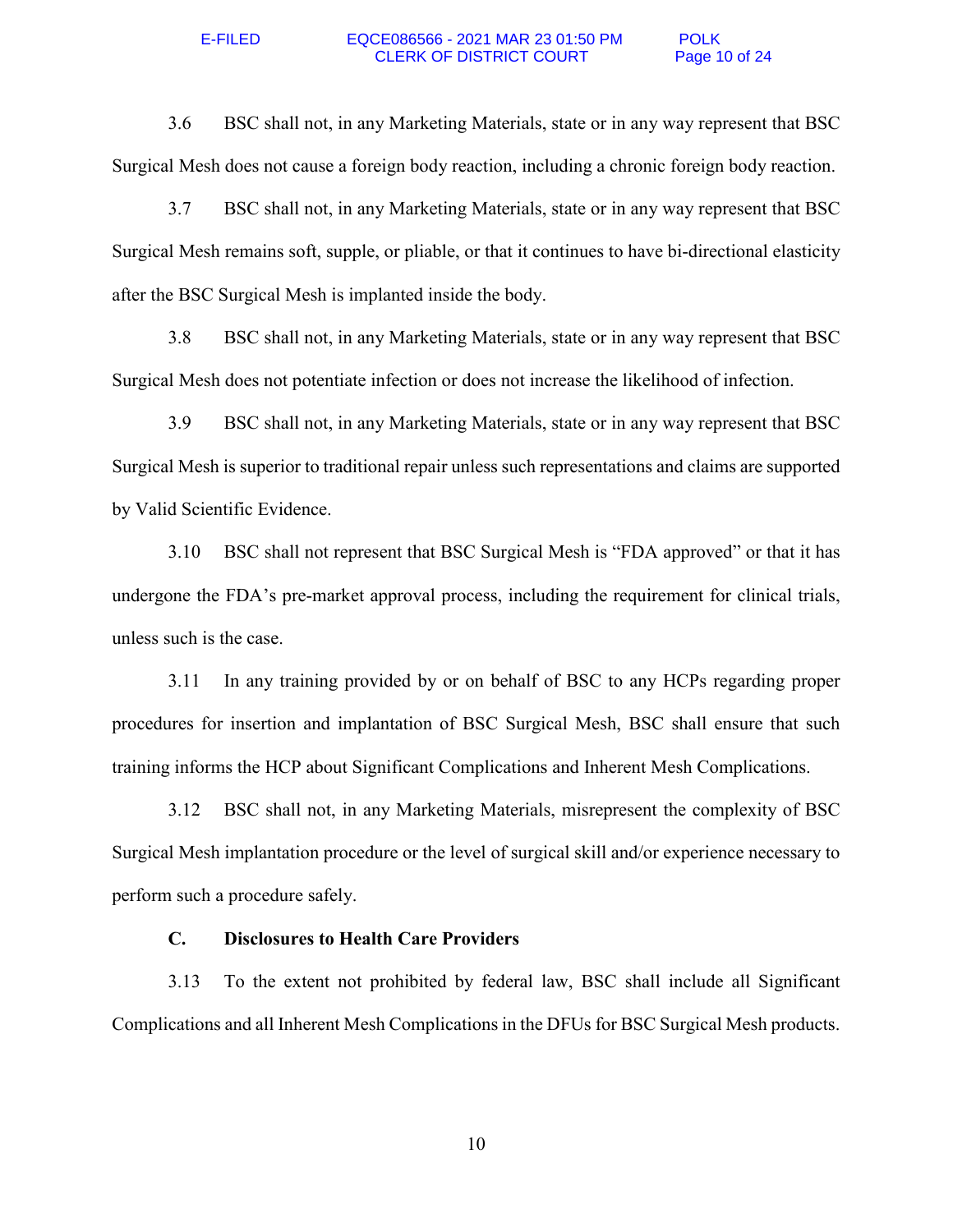### E-FILED EQCE086566 - 2021 MAR 23 01:50 PM POLK<br>CLERK OF DISTRICT COURT Page 11 of 24 **CLERK OF DISTRICT COURT**

3.14 BSC shall inform purchasers of BSC Surgical Mesh products within the last 24 months of FDA Safety Alerts, Product Advisories, Recalls, and Public Health Notices directly relating and applicable to the safety and efficacy of BSC Surgical Mesh as soon as practicable. If BSC obtains, receives, or is aware of any new risk information that necessitates a more immediate disclosure for public health and safety purposes, BSC shall notify said purchasers of this information through other means, such as notices or letters, as appropriate given the nature of the new information.

3.15 With respect to BSC Surgical Mesh products, BSC shall comply with all FDA regulations regarding: (1) monitoring device usage and prompt revision of the warnings and precautions section of DFUs based on use experience; (2) reporting adverse events; and (3) collection and dissemination of information pertaining to product safety.

## **D. Conflicts of Interest**

3.16 In all contracts for consulting services regarding Surgical Mesh between BSC and any HCP or other consultant, including contracts for speaking engagements or presentations relating to BSC Surgical Mesh, BSC shall include a Support disclosure provision under which the HCP or other consultant agrees that he or she shall, in terms and in a manner so as to be clearly noticed and understood by the audience, disclose in any public presentation or submission for publication relating to the contracted-for activities, BSC's Support of the contracted-for activities (including all information required by any publication's conflict disclosure requirements). Nothing in this provision is intended to change any requirement in a BSC contract that its prior written consent is required before any HCP or other consultant can present or publish in relation to BSC's contracted-for activities.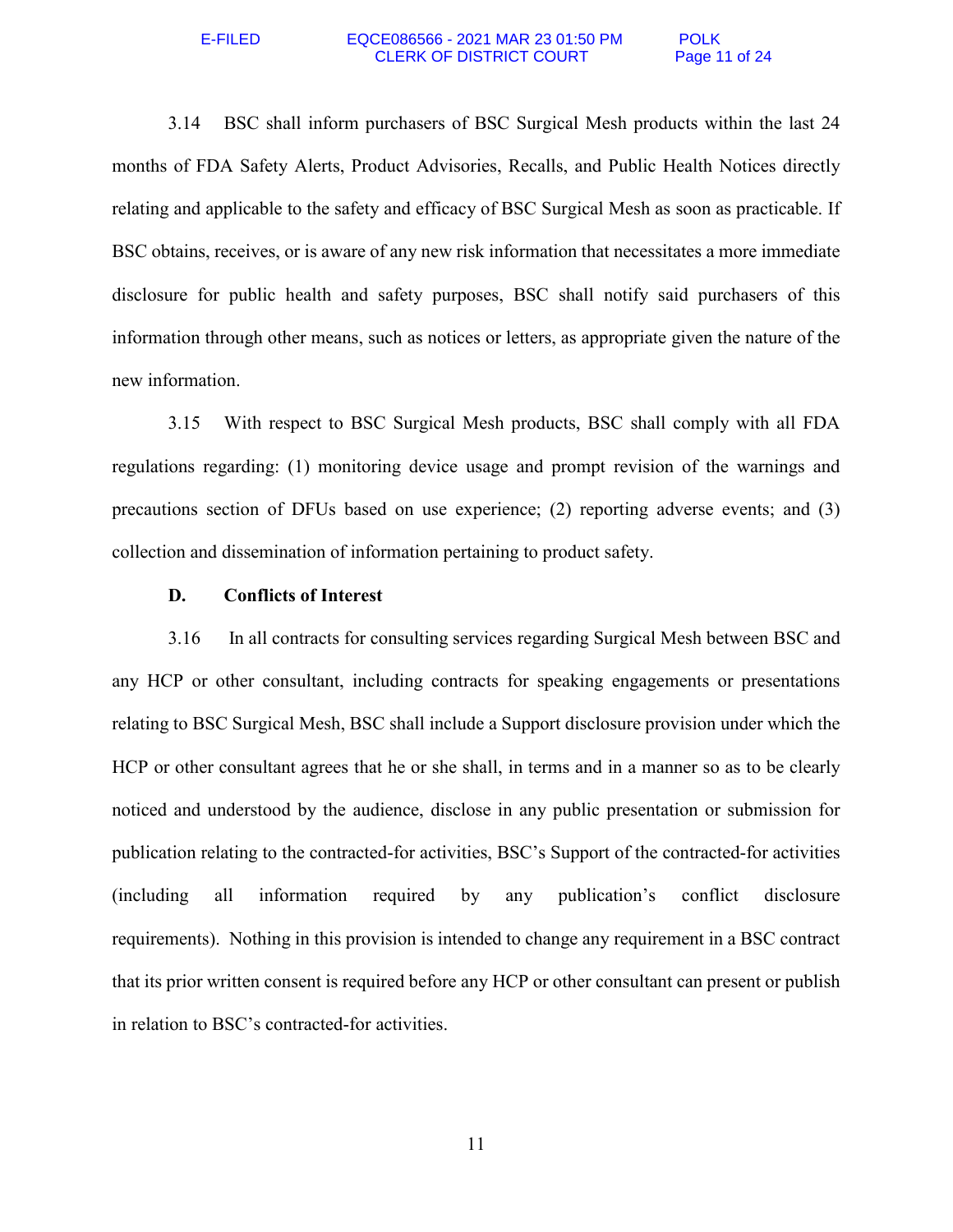## E-FILED EQCE086566 - 2021 MAR 23 01:50 PM POLK CLERK OF DISTRICT COURT Page 12 of 24

3.17 In all contracts for BSC-Sponsored studies related to BSC Surgical Mesh, BSC shall require institutions and investigators to properly acknowledge BSC in all publications or presentations resulting from the performance of the Study.

3.18 In all contracts for investigator-initiated studies related to BSC Surgical Mesh in which BSC has provided Support, BSC shall require the investigator (if a party to the agreement) and institution to comply with ethical standards concerning publications and authorship in the Recommendations for the Conduct, Reporting, Editing, and Publication of Scholarly Work in Medical Journals established by the International Committee of Medical Journal Editors. BSC shall further require that the institution and investigator, if a party to the agreement, properly acknowledge BSC's Support of the Study in publications.

## **E. Clinical Research**

3.19 BSC shall present clinical information regarding BSC Surgical Mesh in a truthful, non-misleading manner and with a balanced presentation of risks in relation to benefits.

3.20 BSC shall not, when citing to any clinical study, clinical data, or preclinical data regarding Surgical Mesh, misrepresent the result or scope of the cited information.

3.21 BSC shall register all BSC-Sponsored studies regarding its BSC Surgical Mesh with ClinicalTrials.gov as required by 42 CFR Part 11.

3.22 BSC shall, when submitting a study or clinical data regarding BSC Surgical Mesh for publication, disclose BSC's role as a Sponsor and any potential conflict of interest with BSC of which BSC is aware for any author consistent with the disclosure requirements for International Committee of Medical Journal Editors (ICMJE).

3.23 In relation to BSC Surgical Mesh, BSC shall not, in Marketing Materials, use, rely on, or cite to any clinical study, clinical data or preclinical data where it had control or possession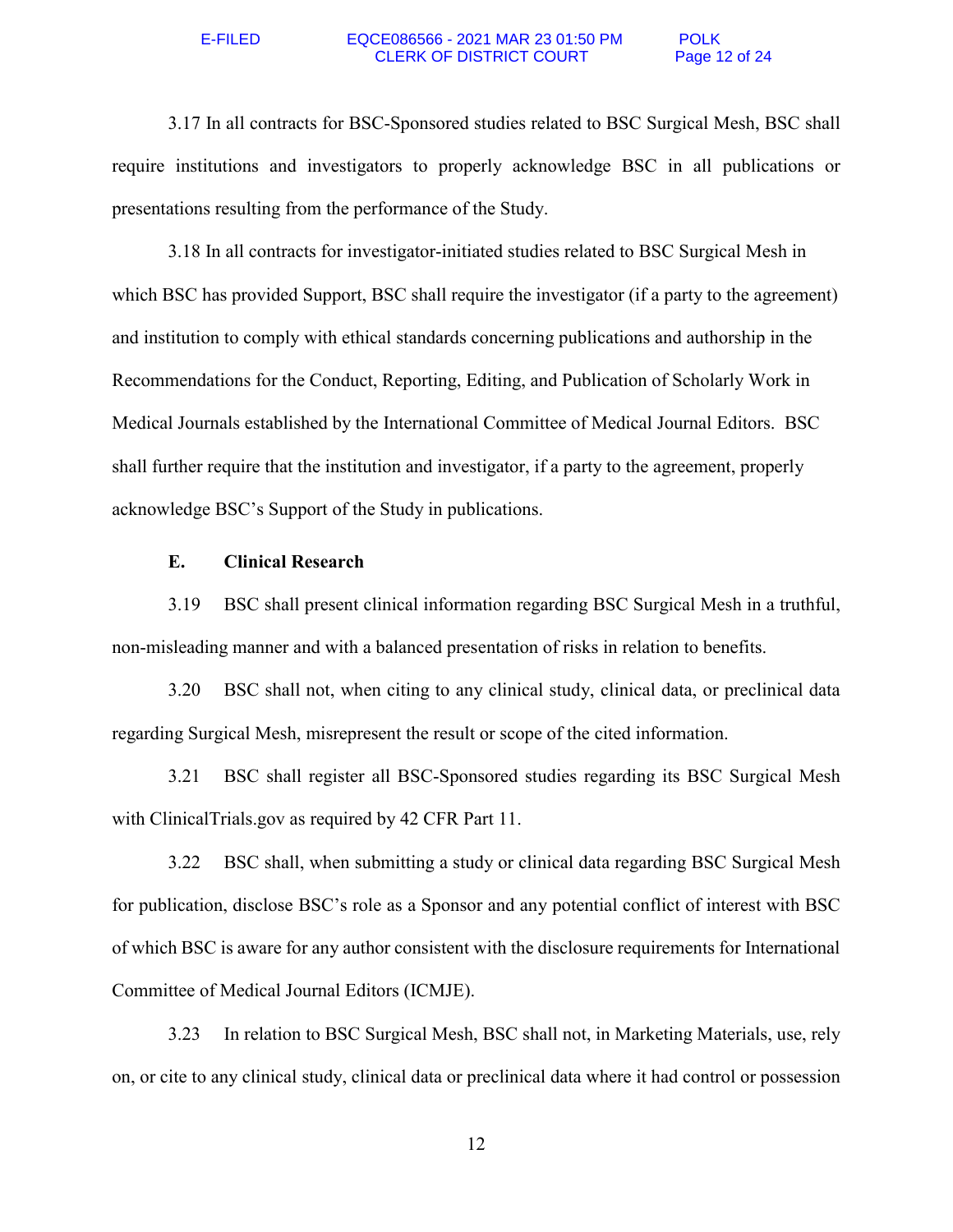## E-FILED EQCE086566 - 2021 MAR 23 01:50 PM POLK CLERK OF DISTRICT COURT Page 13 of 24

of underlying scientific materials, documents, or raw data on or after November 15, 2012 but does not retain the same for the three-year period following the last date such Marketing Materials are distributed by BSC. This prohibition will not apply if BSC has not retained such underlying scientific materials, documents, or raw data if (1) it was not permitted to retain the underlying scientific materials, documents, or raw data; or (2) the study/data was published in a peer-reviewed journal or has otherwise entered the public domain.

3.24 In relation to BSC Surgical Mesh, BSC shall not, in Marketing Materials, use, rely on, or cite to any clinical study, clinical data, preclinical data, research, or article, (1) for which BSC has not complied with the disclosure requirements in paragraph 3.22, unless BSC provides the disclosure detailed in paragraph 3.22 in the Marketing Material that uses, relies on, or cites such clinical study, clinical data, preclinical data, research, or article, (2) Sponsored by BSC for which the institution or investigator has not complied with the disclosure requirements set forth in paragraph 3.17, unless BSC provides the disclosure detailed in paragraph 3.17 in the Marketing Material that uses, relies on, or cites such clinical study, clinical data, preclinical data, research, or article, or (3) Supported by BSC for which any author/consultant/investigator has not complied with the disclosure requirements set forth in paragraphs 3.16 or 3.18, unless BSC discloses the conflict, consistent with the conflict of interest disclosure requirements of the ICMJE, in the Marketing Material that uses, relies on, or cites such clinical study, clinical data, preclinical data, research, or article.

# **F. Policies and Training**

3.25 BSC shall maintain policies requiring that its independent contractors, agents, and employees who sell, market, or promote BSC Surgical Mesh or otherwise communicate with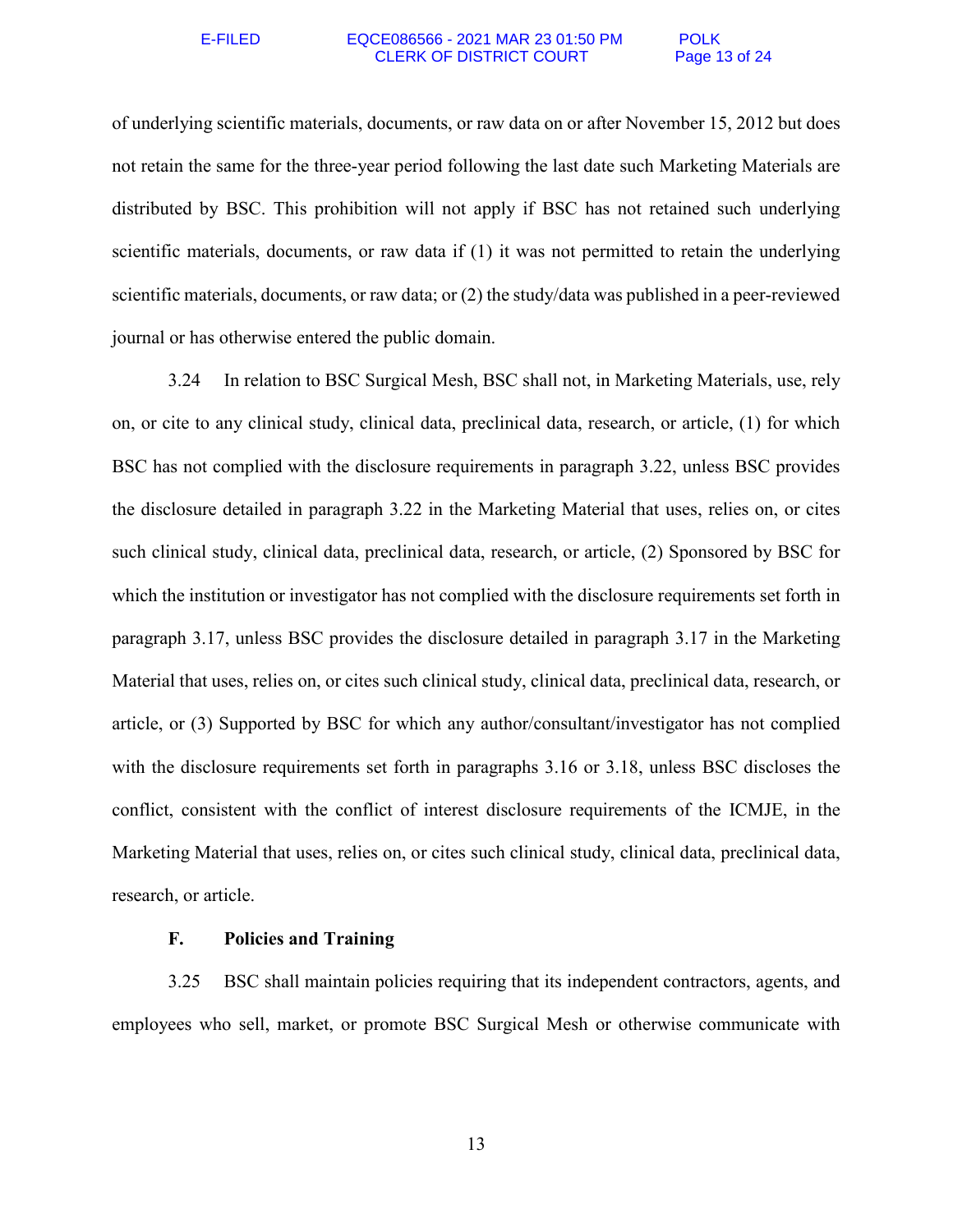HCPs, nurses, physician's assistants, and other medical professionals, regarding BSC Surgical Mesh, are adequately trained to report patient complaints and/or adverse events to BSC.

3.26 BSC shall ensure that its responses to requests for medical information regarding BSC Surgical Mesh and complications associated with BSC Surgical Mesh are accurate and truthful.

# **G. Monitoring and Compliance**

3.27 BSC shall be responsible for monitoring and compliance with the provisions of this Judgment/Order.

# **IV. MONETARY RELIEF**

4.1 No Later than 30 days after the Effective Date of this Judgment/Order, BSC shall pay a total amount of One Hundred Eighty-Eight Million, Six Hundred Fifty-Five Thousand, Sixty-Seven Dollars  $(\$188,655,067).$ <sup>5</sup> This amount shall be divided and paid by BSC to each Signatory Attorney General of the Multistate Working Group in an amount to be designated by and in the sole discretion of the Multistate Executive Committee. The Parties acknowledge that no portion of the payment is a fine or penalty. The states may use the payment in any of the following ways: (1) to pay for attorney's fees and other costs of investigation and litigation; (2) to place in, or apply to, consumer protection enforcement, including future consumer protection enforcement, consumer education, litigation, or local consumer aid or revolving funds; (3) to defray the costs of the inquiry leading to this final Judgment/Order; and/or (4) for any lawful purpose, at the sole discretion of each Signatory Attorney General.

# **V. ENFORCEMENT**

 $\overline{a}$ 

<sup>&</sup>lt;sup>5</sup> The total payment to the State of Iowa shall be \$1,947,420.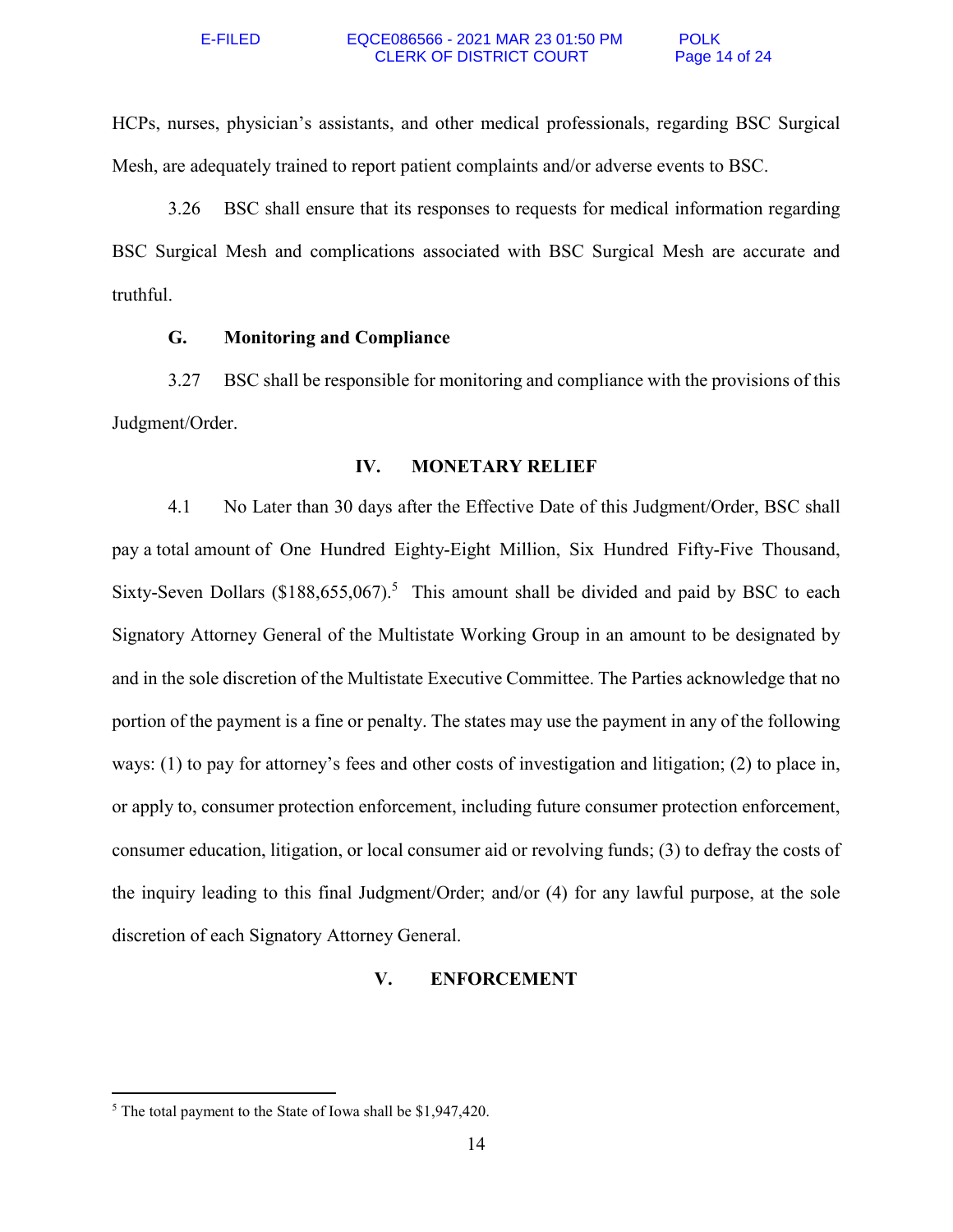## E-FILED EQCE086566 - 2021 MAR 23 01:50 PM POLK CLERK OF DISTRICT COURT Page 15 of 24

5.1 For the purposes of resolving disputes with respect to compliance with this Judgment/Order, should any of the Signatory Attorneys General have a reasonable basis to believe that BSC has engaged in a practice that violates a provision of this Judgment/Order subsequent to the Effective Date, then such Attorney General shall notify BSC in writing of the specific objection, identify with particularity the provision of this Judgment/Order that the practice appears to violate, and give BSC thirty (30) days to respond to the notification; provided, however, that a Signatory Attorney General may take any action if the Signatory Attorney General believes that, because of the specific practice, a threat to the health or safety of the public requires immediate action. Upon receipt of written notice, BSC shall provide a good-faith written response to the Signatory Attorney General's notification, containing either a statement explaining why BSC believes it is in compliance with the Judgment/Order, or a detailed explanation of how the alleged violation occurred and a statement explaining how BSC intends to remedy the alleged violation. The Attorney General may agree, in writing, to provide BSC with additional time beyond the thirty (30) days to respond to a notice. Nothing in this section shall be interpreted to limit the State of Iowa's Civil Investigative Demand ("CID") or investigative subpoena authority, to the extent such authority exists under applicable law. BSC reserves all of its rights in responding to a CID or investigative subpoena issued pursuant to such authority.

5.2 Upon giving BSC thirty (30) days to respond to the notification described above, the Signatory Attorney General shall also be permitted reasonable access to inspect and copy relevant, non-privileged, non-work product records and documents in the possession, custody, or control of BSC that relate to BSC's compliance with each provision of this Judgment/Order pursuant to that State's CID or investigative subpoena authority. If the Signatory Attorney General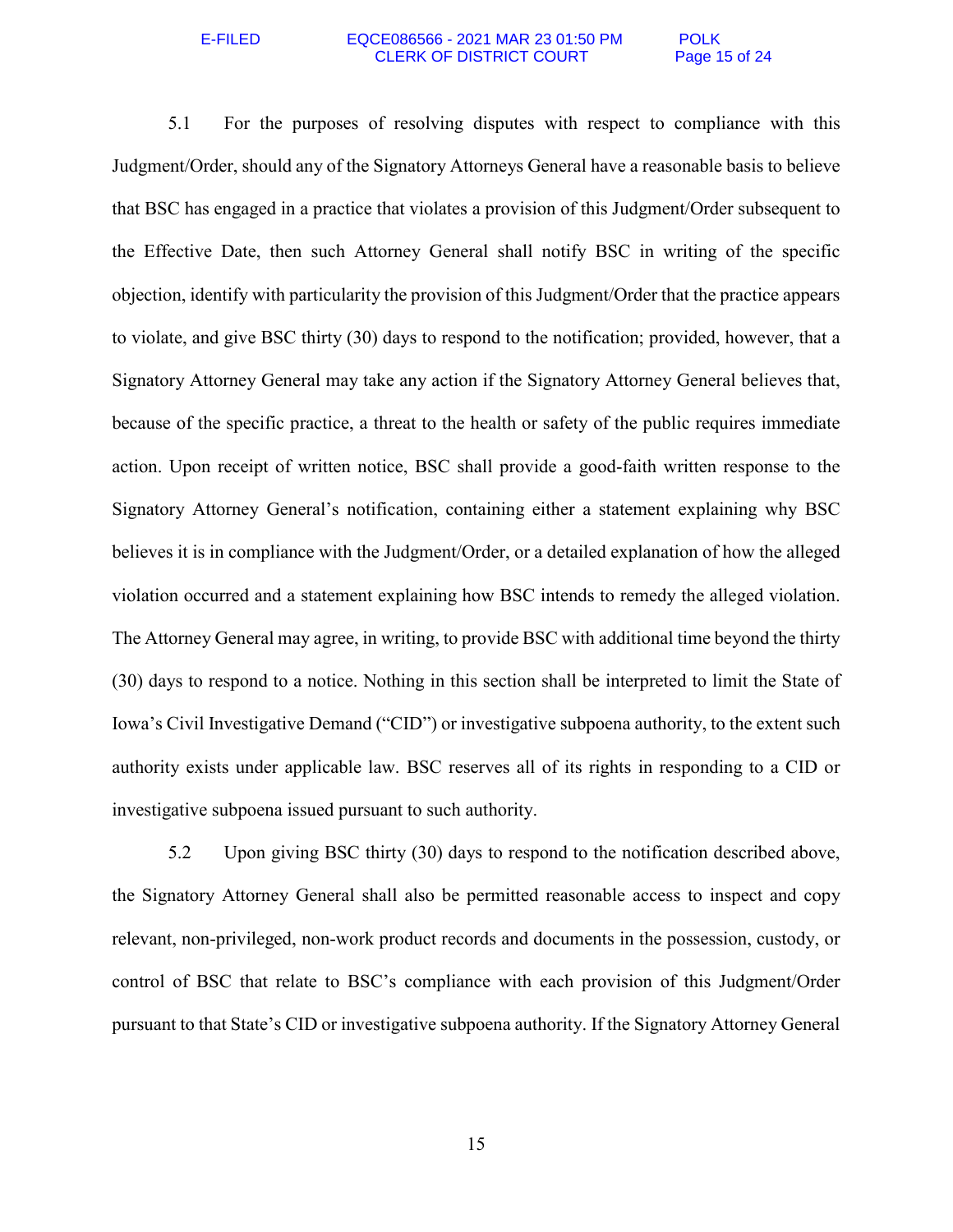## E-FILED EQCE086566 - 2021 MAR 23 01:50 PM POLK CLERK OF DISTRICT COURT Page 16 of 24

makes or requests copies of any documents during the course of that inspection, the Signatory Attorney General will provide a list of those documents to BSC.

5.3 The State may assert any claim that BSC has violated this Judgment/Order in a separate civil action to enforce compliance with this Judgment/Order, or may seek any other relief afforded by law for violations of the Judgment/Order, but only after providing BSC an opportunity to respond to the notification described in Paragraph 5.1 above; provided, however, that a Signatory Attorney General may take any action if the Signatory Attorney General believes that, because of the specific practice, a threat to the health or safety of the public requires immediate action.

## **VI. RELEASE**

6.1 Released Claims. By its execution of this Judgment/Order, the State of Iowa releases and forever discharges BSC and its past and present officers, directors, shareholders, employees, representatives, agents, affiliates, parents, subsidiaries, predecessors, attorneys, assigns and successors (collectively, the "Releasees") from the following: all civil causes of action, claims, damages, restitution, fines, costs, attorney's fees, remedies or penalties that the Iowa Attorney General has asserted or could have asserted against the Released Parties under the State Consumer Protection Statutes resulting from the Covered Conduct up to and including the Effective Date except as set forth in paragraph 6.2 below.

6.2 Claims Not Covered. Notwithstanding any term of this Judgment/Order, specifically reserved and excluded from the Released Claims in Paragraph 6.1 as to any entity or person, including Releasees, are any and all of the following, to which BSC expressly reserves each and every available defense:

(a) Any criminal liability that any person or entity, including Releasees, has or may have to the State of Iowa;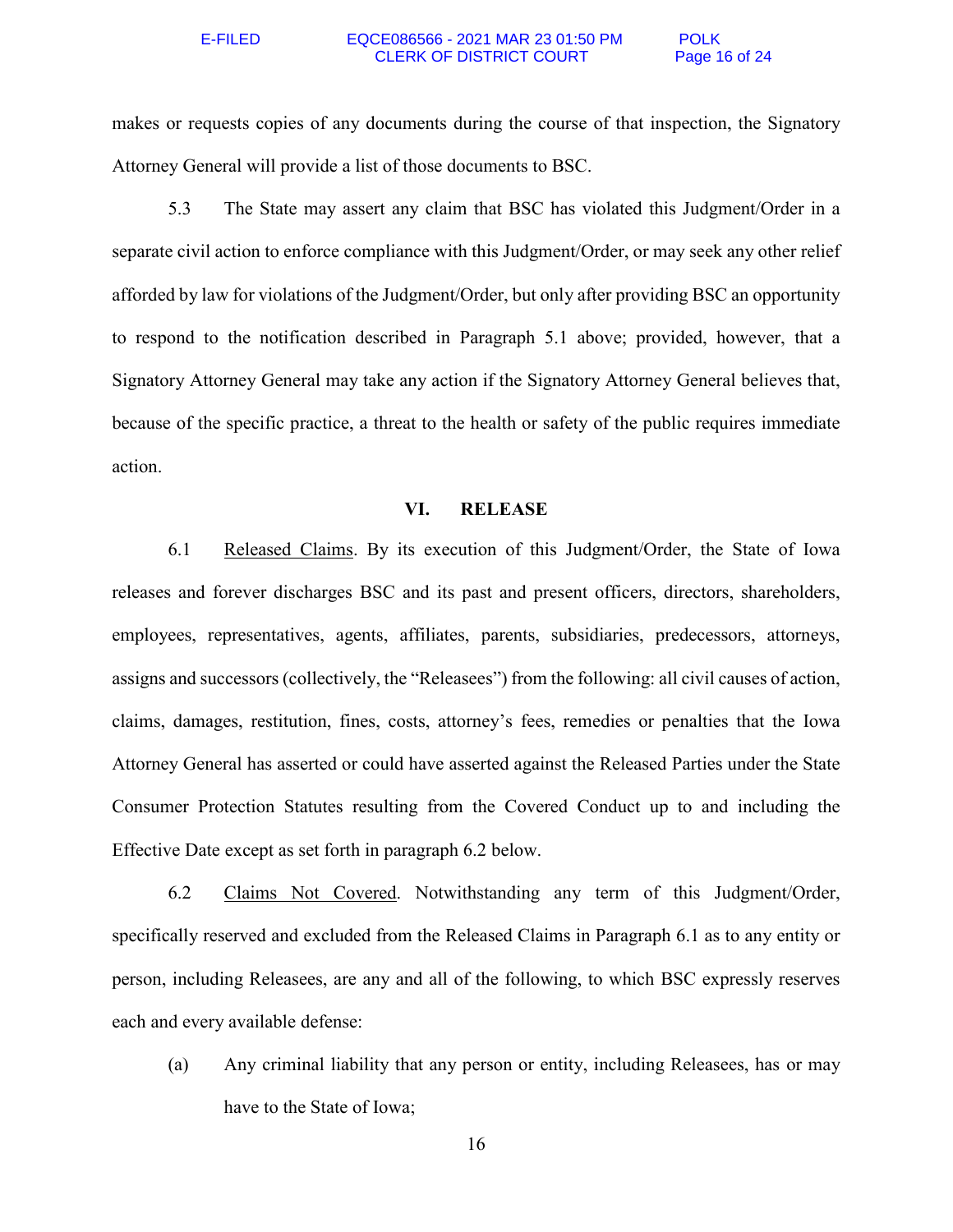- (b) Any civil or administrative liability that any person or entity, including Releasees, has or may have to the State of Iowa not expressly covered by the release in Paragraph 6.1, including, but not limited to, any and all of the following claims:
	- i. State or federal antitrust violations;
	- ii Claims involving "best price," "average wholesale price," "wholesale acquisition cost," or any reporting practices;
	- iii. Medicaid claims, including, but not limited to, federal Medicaid device rebate statute violations, Medicaid fraud or abuse (whether common law, statutory or otherwise), and/or kickback violations related to any state's Medicaid program;
	- iv. State false claims violations; and
	- v. Claims to enforce the terms and conditions of this Judgment/Order.
- (c) Actions of, or on behalf of, state program payors of the State of Iowa arising from the purchase of BSC Surgical Mesh.
- (d) Any claims individual consumers have or may have under any of the above-cited State Consumer Protection Laws against any person or entity, including the Releasees.

6.3 Nothing contained in this Judgment/Order shall relieve BSC of the obligations it maintains under any other Judgment/Order or agreement relating to any of BSC's products.

## **VII. ADDITIONAL PROVISIONS**

7.1 If, subsequent to the Effective Date of this Judgment/Order, the federal government, the FDA, or any state, or any state agency, enacts legislation, regulation, policy or guidance with respect to matters governed by this Judgment/Order that creates a conflict with any provision of the Judgment/Order, and such conflict makes it impossible for BSC to comply with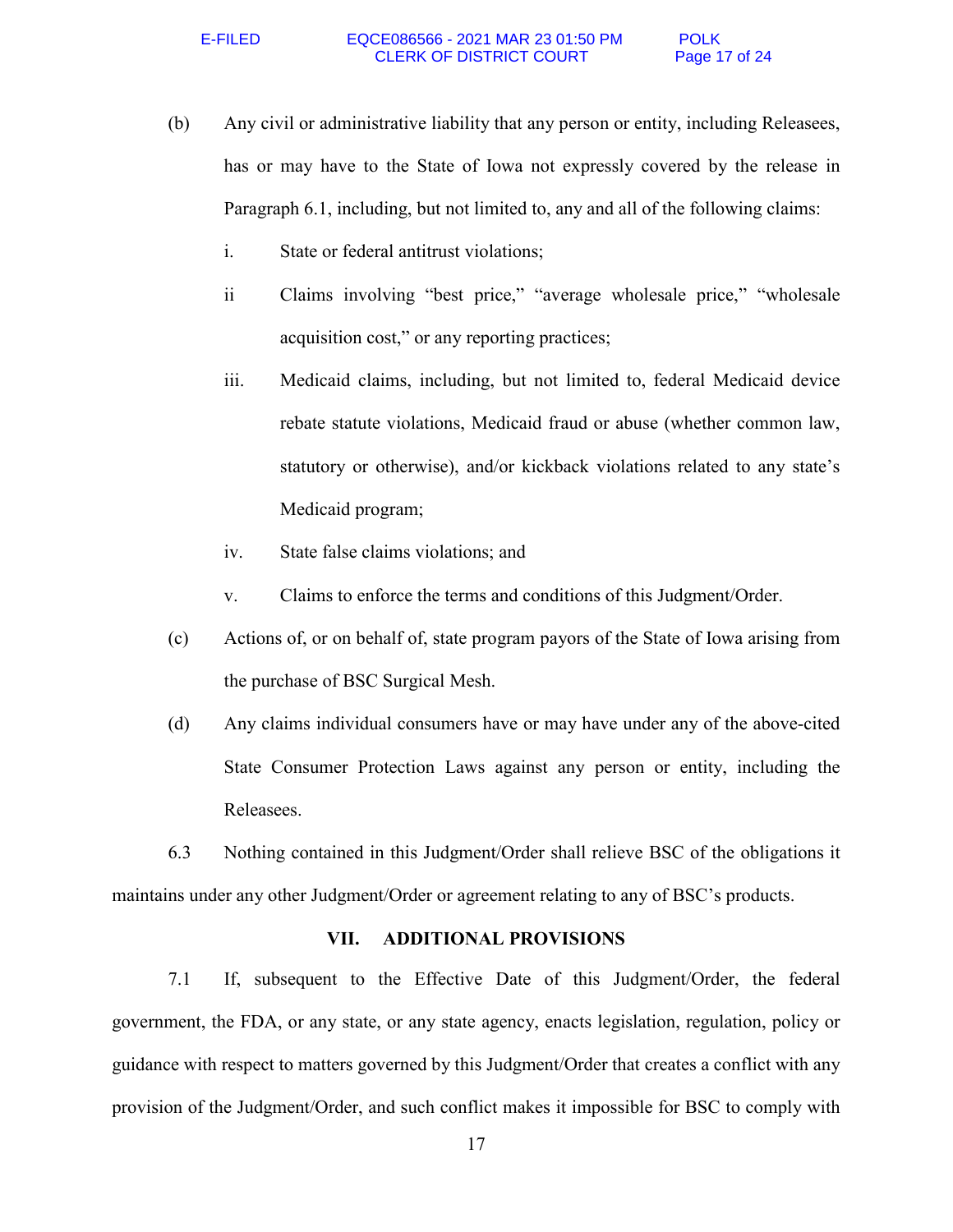## E-FILED EQCE086566 - 2021 MAR 23 01:50 PM POLK CLERK OF DISTRICT COURT Page 18 of 24

both the newly enacted legislation, regulation, policy, or guidance and the provision of the Judgment/Order that BSC claims is the subject of the conflict, BSC shall provide the Attorney General with notice of the impossible conflict, which shall include an explanation as to how the newly enacted legislation, regulations, policies or guidance creates a conflict and makes it impossible for BSC to comply with the subject provision of the Judgment/Order. The Attorney General shall have thirty (30) days from receipt of the notice to either notify BSC that it agrees to a modification of the Judgment/Order to address the conflict BSC raised, or notify BSC that the Attorney General does not agree that a conflict exists that makes it impossible for BSC to comply with both the legislation, regulation, policy, or guidance and the subject provision of the Judgment/Order, in which case BSC, subject to an Order to the contrary from this Court, must comply with both the newly enacted legislation, regulations, policies or guidance and the provision of the Judgment/Order.

7.2 Nothing in this Judgment/Order shall be construed to authorize or require any action by BSC in violation of applicable federal, state, or other laws.

7.3 Modification: The Judgment/Order may be modified by a stipulation of the Parties, once it is approved by and becomes a judgment of the Court, or by court proceedings resulting in a modified Judgment of the Court.

7.4 BSC shall not cause or encourage third parties, nor knowingly permit third parties acting on its behalf, to engage in practices from which BSC is prohibited by this Judgment/Order.

7.5 The Attorney General may, at his or her sole discretion, agree in writing to provide BSC with additional time to perform any act required by this Judgment/Order.

7.6 The acceptance of this Judgment/Order by the State of Iowa shall not be deemed approval by Iowa of any of BSC's advertising or business practices. Further, neither BSC nor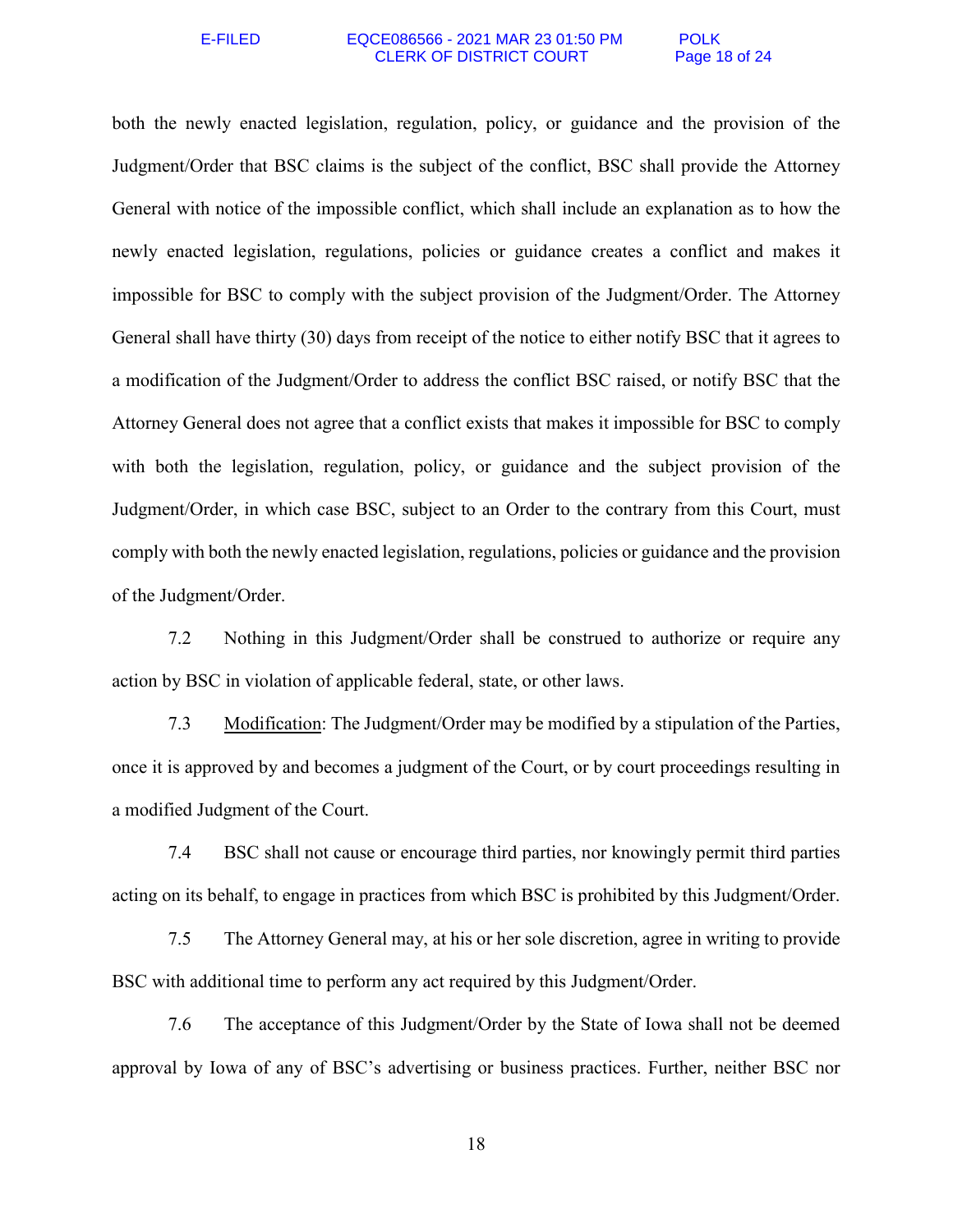### E-FILED EQCE086566 - 2021 MAR 23 01:50 PM POLK<br>CLERK OF DISTRICT COURT Page 19 of 24 **CLERK OF DISTRICT COURT**

anyone acting on its behalf shall state or imply, or cause to be stated or implied, that Iowa or any other governmental unit of Iowa has approved, sanctioned or authorized any practice, act, advertisement, or conduct of BSC.

7.7 Any failure by any party to this Judgment/Order to insist upon the strict performance by any other party of any of the provisions of this Judgment/Order shall not be deemed a waiver of any of the provisions of this Judgment/Order, and such party, notwithstanding such failure, shall have the right thereafter to insist upon the specific performance of any and all of the provisions of this Judgment/Order.

7.8 Entire Agreement: This Judgment/Order represents the full and complete terms of the settlement entered into by the Parties. In any action undertaken by the Parties, no prior version of this Judgment/Order and no prior version of any of its terms that were not entered by the Court in this Judgment/Order, may be introduced for any purpose whatsoever.

7.9 Jurisdiction: This Court retains jurisdiction of this Judgment/Order and the Parties for the purpose of enforcing and modifying this Judgment/Order and granting such additional relief as may be necessary and appropriate.

7.10 Notice: All Notices under this Judgment/Order shall be provided to the following via email and Overnight Mail:

## BSC:

Eileen M. Hunter Vice President Head of Global Litigation Head of Legal Operations 4100 Hamline Ave N, St. Paul, MN 55112 eileen.hunter@bsci.com

## CC: BSC's attorneys:

Joseph Rebein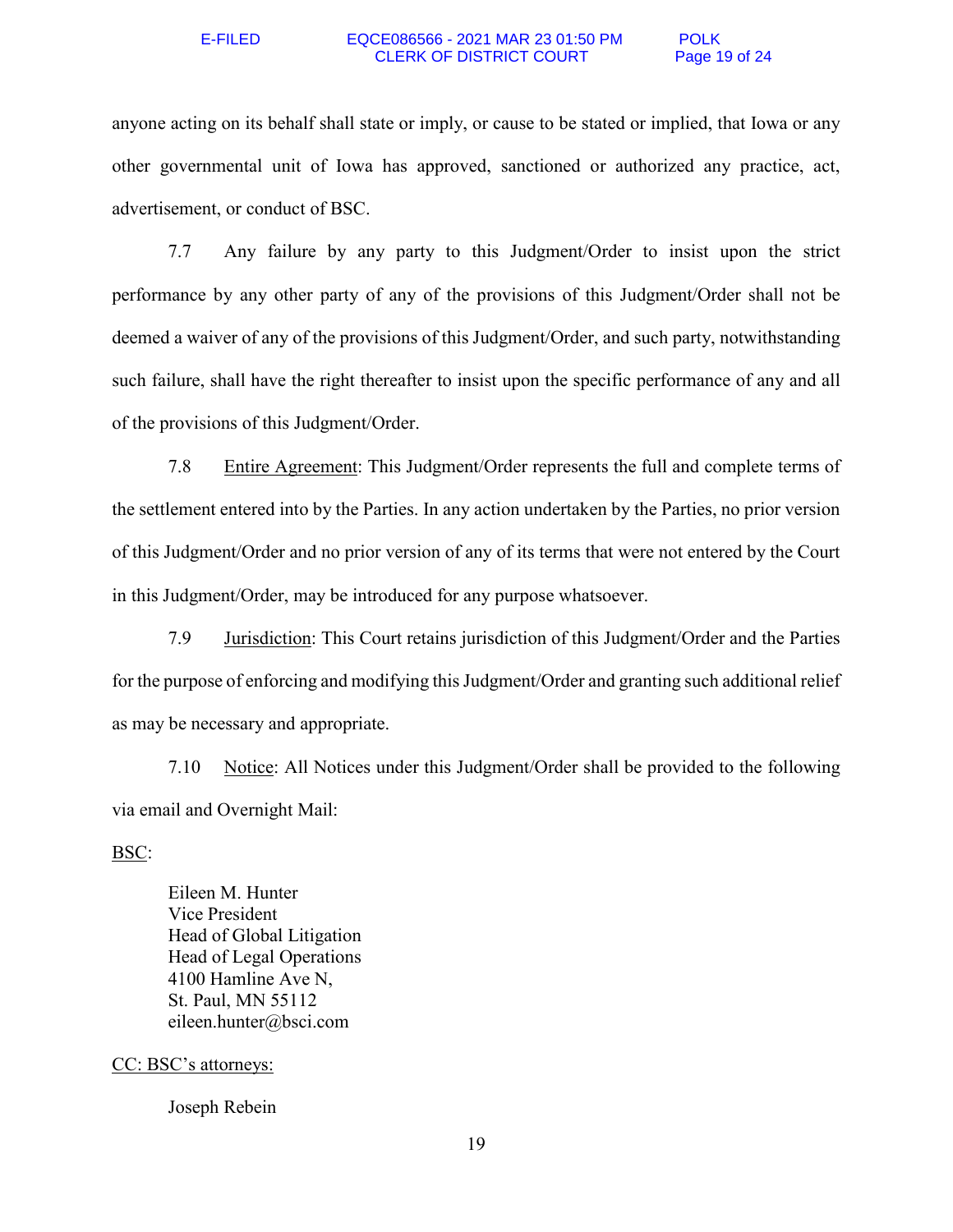Shook, Hardy & Bacon, L.L.P. 2555 Grand Blvd. Kansas City, MO 64018 jrebein@shb.com

Amy R. Fiterman Faegre Drinker Biddle & Reath LLP 2200 Wells Fargo Center 90 S. Seventh Street Minneapolis, MN 55402 amy.fiterman@faegredrinker.com

## Signatory Attorney General:

Chief, Consumer Protection Division Iowa Attorney General's Office 1305 East Walnut Street, 2<sup>nd</sup> floor Des Moines, IA 50319

7.11 To the extent that any provision of this Judgment/Order obligates BSC to change any policy(ies) or procedure(s) and to the extent not already accomplished, BSC shall implement the policy(ies) or procedure(s) as soon as reasonably practicable, but no later than 120 days after the Effective Date of this Judgment/Order .

BSC will revise its current BSC Surgical Mesh DFUs (the "Current DFUs") to comply with the terms of this Judgment/Order, including by, among other things, listing all Significant Complications and Inherent Mesh Complications and ensuring the revised DFU (the "Updated DFU") conforms with the provisions of Section III.B, as soon as reasonably practicable, but no later than 18 months from the Effective Date of this Judgment/Order.

Once there is an Updated DFU available for a product, BSC shall cease packaging that product with the Current DFU.

BSC will make reasonable efforts to deliver Updated DFUs to all HCPs known to implant BSC Surgical Mesh as soon as reasonably practicable after Updated DFUs are available, but no later than 18 months after the Effective Date of this Judgment/Order.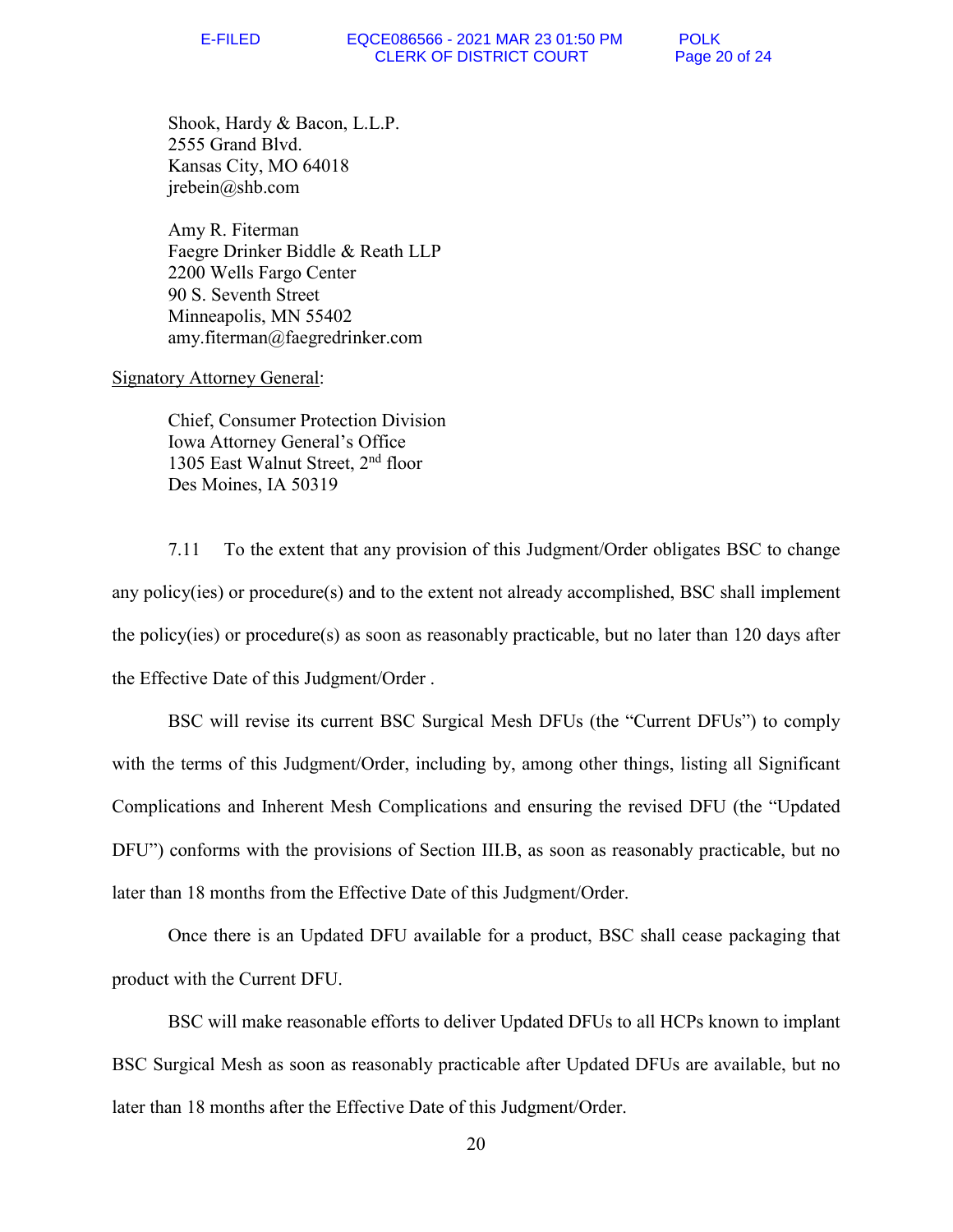## E-FILED EQCE086566 - 2021 MAR 23 01:50 PM POLK CLERK OF DISTRICT COURT Page 21 of 24

This Judgment/Order does not require BSC to collect or remove pre-existing materials from the public domain. However, BSC shall remove materials available that are inconsistent with this Judgment/Order over which it has control such as materials posted on websites controlled by BSC.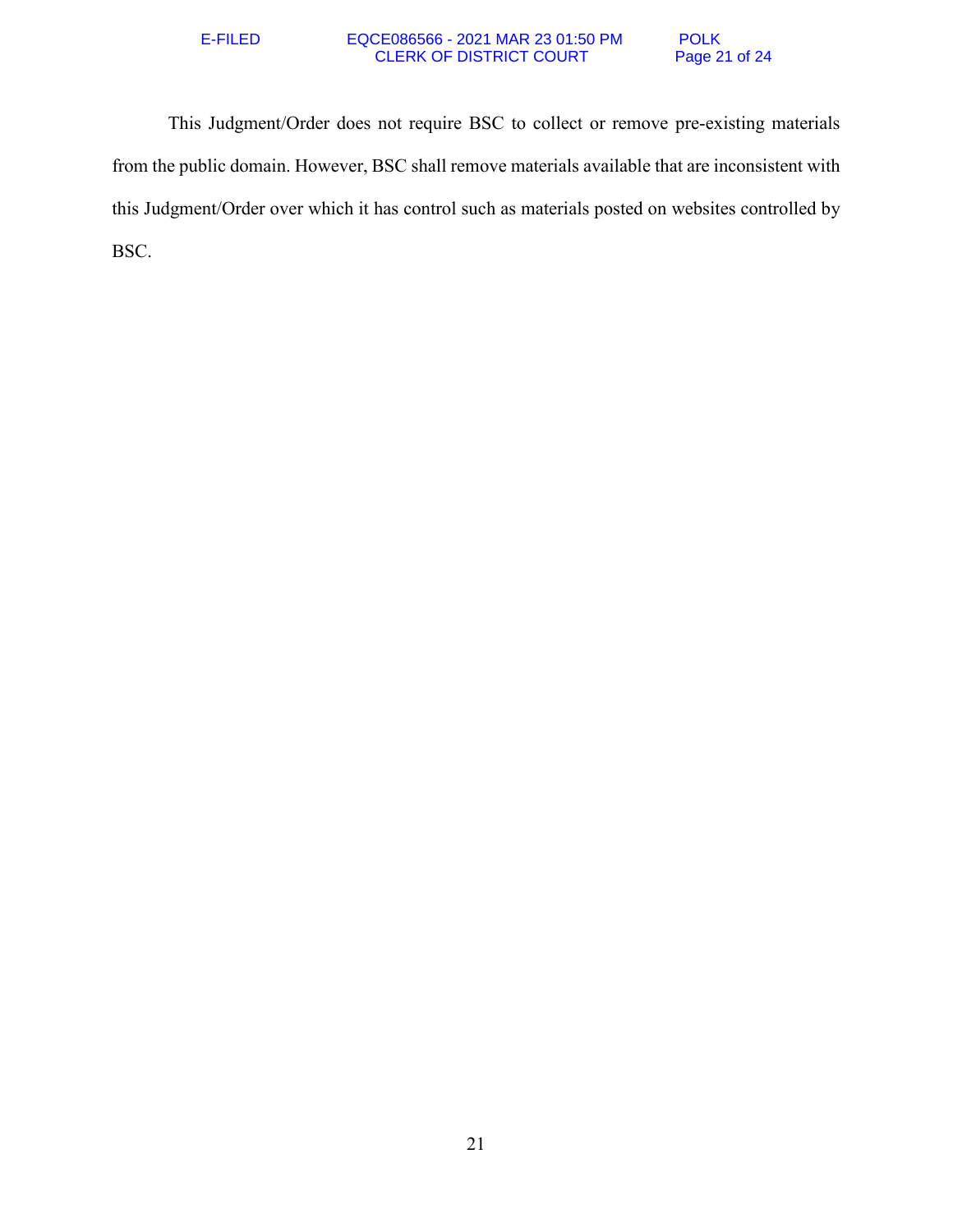## E-FILED EQCE086566 - 2021 MAR 23 01:50 PM POLK CLERK OF DISTRICT COURT Page 22 of 24

# Approved:

For Defendant Boston Scientific Corporation

Eileen M. Hunter Vice President Head of Global Litigation Head of Legal Operations

<u> -17 - 21</u>

Date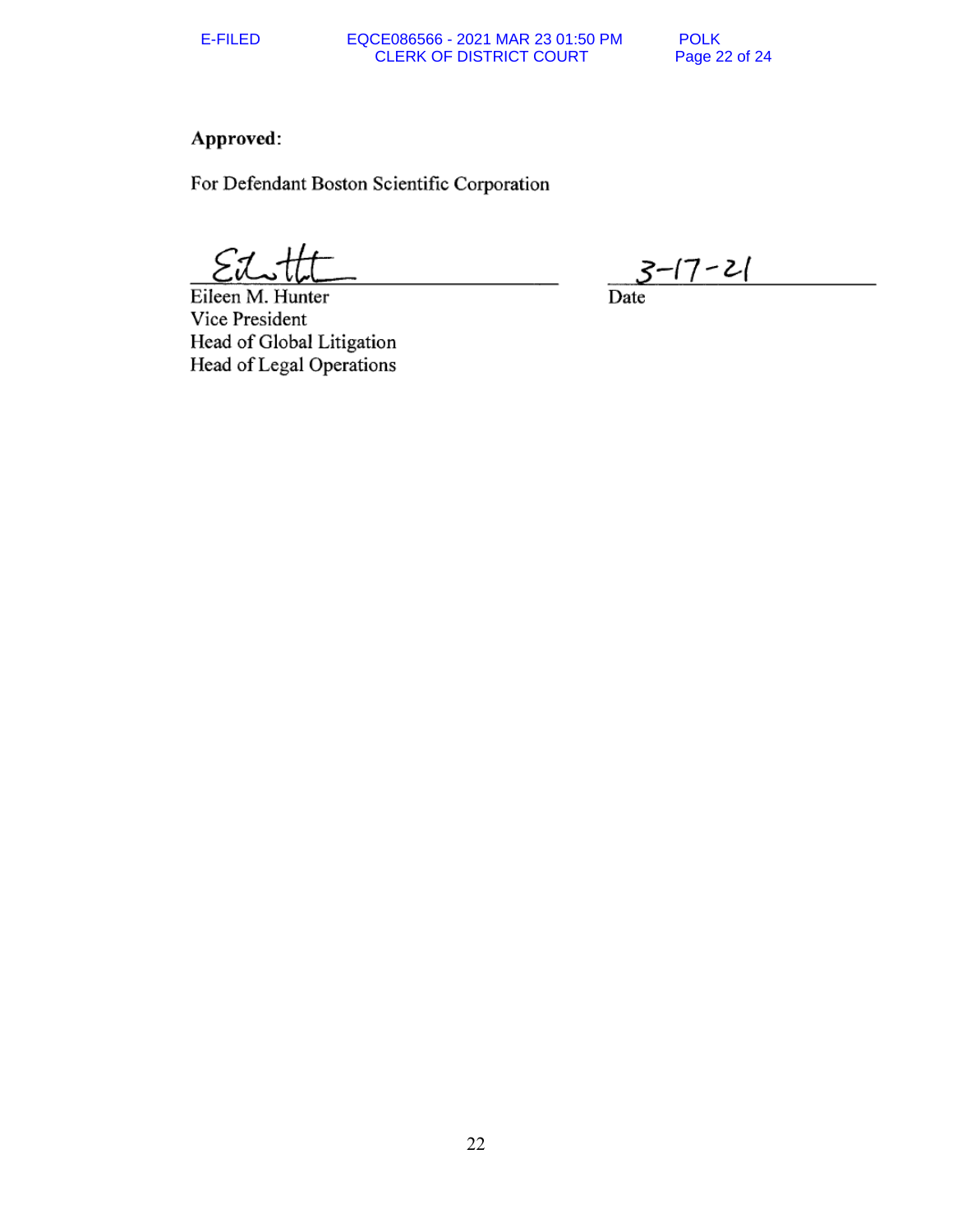## E-FILED EQCE086566 - 2021 MAR 23 01:50 PM POLK CLERK OF DISTRICT COURT Page 23 of 24

For Plaintiff State of Iowa

Amy Licht Assistant Attorney General Iowa Attorney General's Office amy.licht@ag.iowa.gov

 $3.23 - 21$ 

Date